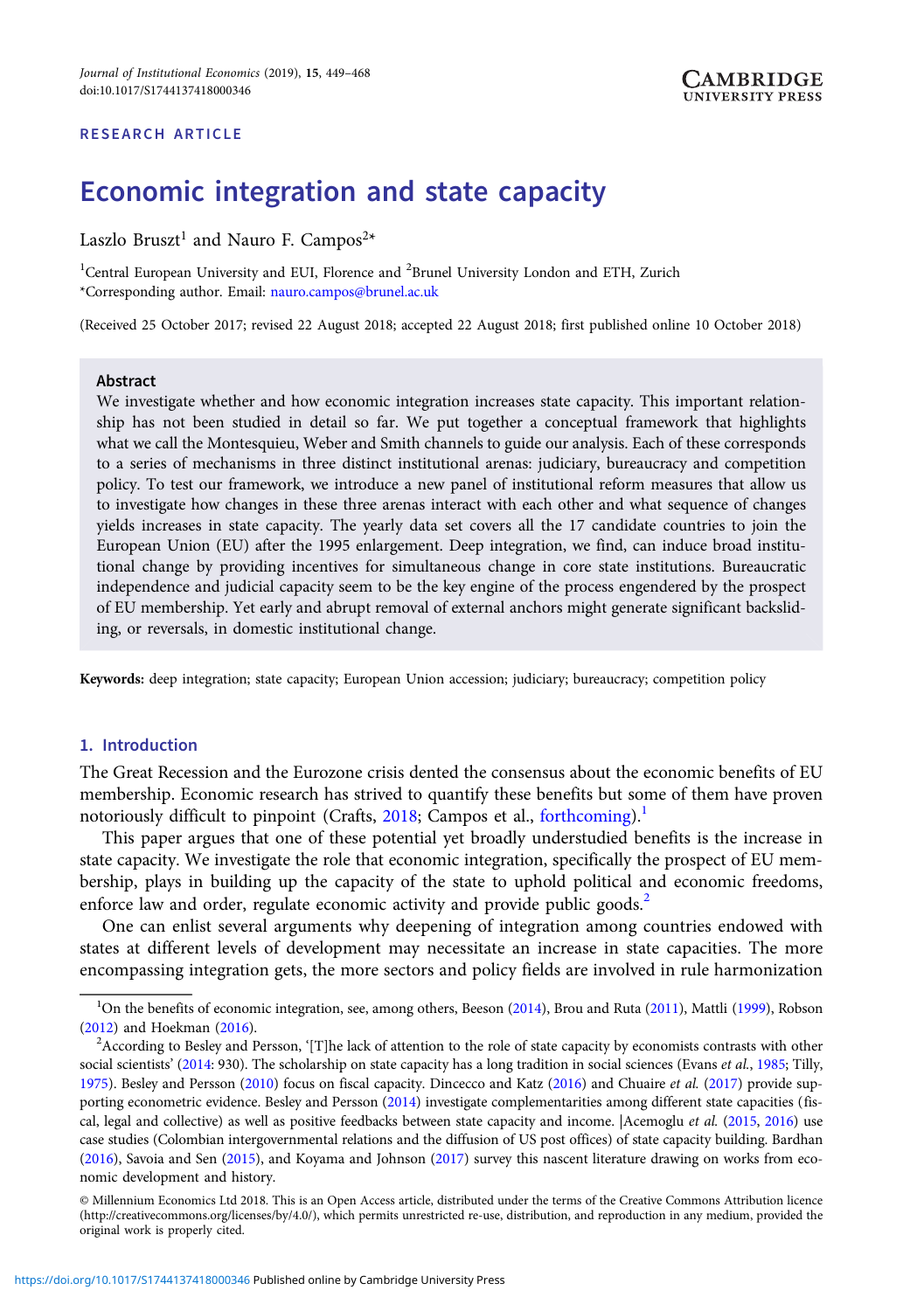allowing for the freer movement of goods, services, capital and labour. Integrating markets implies that the institutions of the member states should acquire the capacity to implement common transnational rules. These rules range from the capacity to uphold economic freedoms, to the capacity to implement harmonized regulations and policies in dozens of policy fields (Bruszt and McDermott, [2014\)](#page-18-0). Public and private actors in countries with more capable states might have high stakes in caring about institutional capabilities in countries with weaker states. The deeper the integration, the more the benefits of the players in the stronger economies will depend on the capacity of states in weaker economies. Weak state capacities to implement the common rules might deprive economic actors in the stronger economies from the potential gains of more integrated markets. It might also induce a race to the bottom by allowing competitive advantage to firms in the weaker economies and reducing the incentives of economic players in the stronger economies to play by the common rules. The deeper economic integration is, the more policy fields are regulated by common rules, the higher might be the incentives of actors in the stronger economies to care about states' capacity in the weaker economies.

The dilemma of such externally induced institutional change is, however, that powerful domestic actors in countries with weak states might benefit enormously from the conservation of the institutional status quo and the potential domestic beneficiaries of state reform might be too weak to make a difference. State reform might deprive economic elites of stable flows of rents. Patrimonial political elites might see the economic bases of their political power undermined by the reforms of core state institutions like the judiciary or the bureaucracy. Even if domestic elites might grudgingly introduce some of the externally demanded institutional changes, once external monitoring or sanctioning power declines they might revert to the old practices. The transition from a state manipulated by a rent-seeking elite to an organization providing the framework for an efficient and integrated market economy remains a puzzle (Brousseau et al., [2010](#page-18-0)).

So how can deep economic integration further state reform and yield major changes in state capacities? To answer this question, we put together a conceptual framework that highlights what we call the Montesquieu, Max Weber and Adam Smith channels to guide our analysis. Each of these channels corresponds to a series of mechanisms in three distinct institutional arenas, namely, the judiciary, bureaucracy, and competition (or anti-trust) policy. All present-day theories on the interplay between state making and market making draw on one or the other of these classics and all share similar diagnoses: the development of states and markets is prevented either by the dominance of rent-seeking groups that might control the state and corrupt the market, or, even if states are not captured, their weakness prevents attempts to overcome the resistance of economic insiders, who are the beneficiaries of the status quo (Åslund et al., [1996;](#page-18-0) Brousseau et al., [2010](#page-18-0); Dewatripont and Roland, [1992](#page-18-0); Evans, [1992;](#page-18-0) North et al., [2009;](#page-19-0) Rajan and Zingales, [2003\)](#page-19-0).

Based on the ideas of Adam Smith some authors hold that economic liberalization should be given priority (Åslund et al., [1996](#page-18-0)). Reforms that open markets and increase competition could thus bring in new players and foster the demand for institutional reform and state capacity building. State agencies shielded from the tainted parts of the state should open up the market and enforce competition, and thus serve as an Archimedean point from where the liberation of the state could start (Rajan and Zingales, [2003\)](#page-19-0). Other authors suggest starting with transformations on the supply side of institutional reforms, with more autonomy for the state, either through its capacity to design and implement public policies ('Weber channel') or to uphold economic and political rights ('Montesquieu channel' (Brousseau et al., [2010;](#page-18-0) Dewatripont and Roland, [1992;](#page-18-0) Evans, [1992](#page-18-0)).<sup>3</sup>

The Eastern enlargement of the EU provides a unique opportunity to investigate these issues. After the 1995 enlargement (in which Austria, Finland and Sweden joined), the EU created a system of

<sup>3</sup> Similar sequencing dilemmas are found within specific institutional arenas, like the judiciary or the state bureaucracy. Should the depoliticizing of the civil service precede its professionalization or is the right sequencing the other way around? Can the separation of the judiciary from the other branches of the state create an effective judiciary on its own or must one first introduce measures that allow oversight of the two other branches of the state to the judiciary?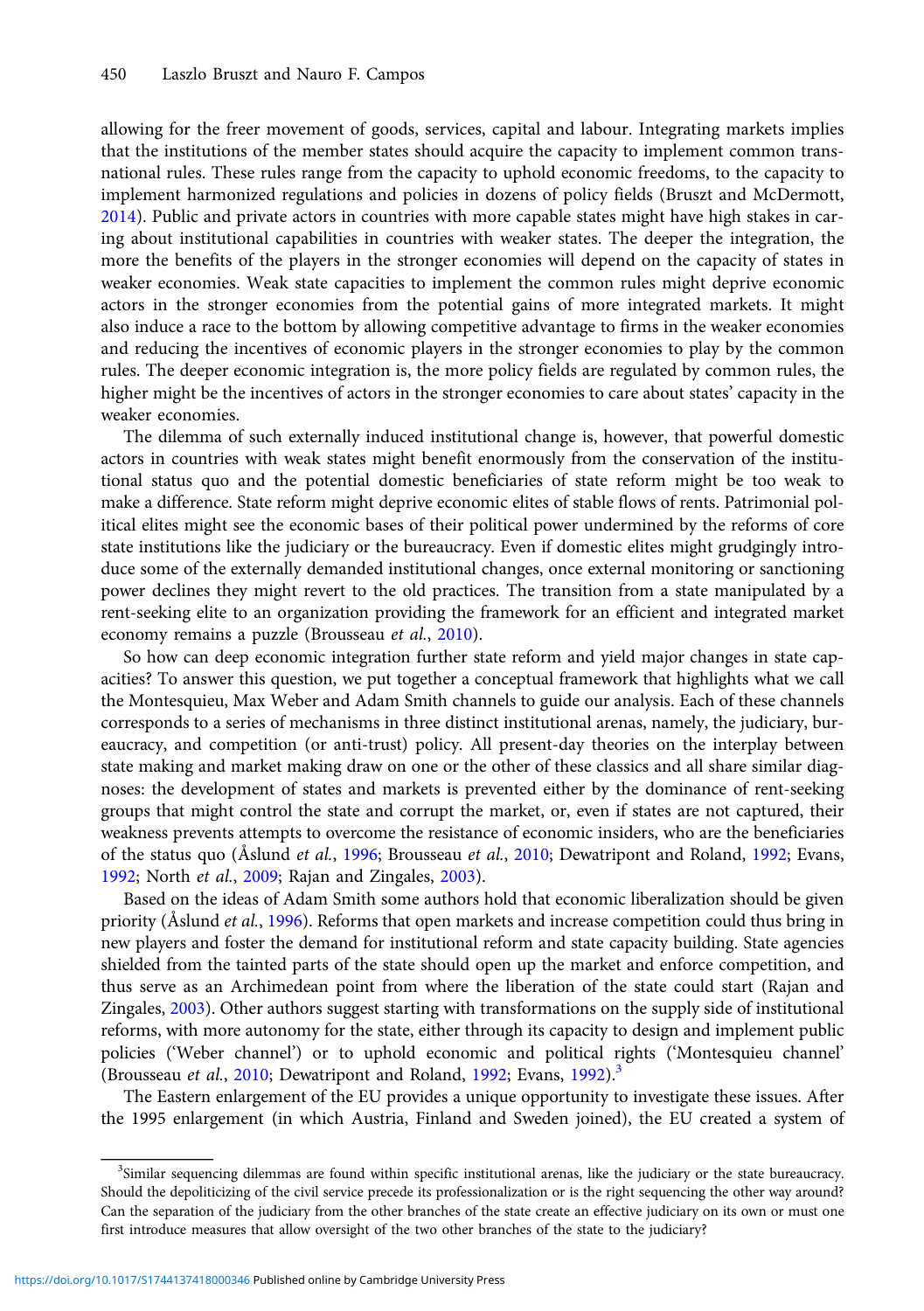regular standardized monitoring of progress in institutional change in all the arenas that could affect the capacity of candidate countries to implement the rules of the Single Market. These correspond roughly to the individual chapters of the *acquis*, which of course need to be satisfactorily implemented before accession from the transplantation of regulations (Berkowitz *et al.*, [2003](#page-18-0)) to the creation of regulatory organizations endowed with the necessary powers, resources and personnel. Quantifying these yearly reports on progress towards accession of the European Commission [\(2017\)](#page-18-0) generates a longitudinal database that reflects changes in key institutional areas.

Our data set is the result of the quantification of these annual progress reports, encompassing de jure (independence) and de facto (capacity) institutional measures for 17 EU candidate countries yearly since 1997.

This unique data set allows us to investigate how state capacity responds to changes in the relationship between these three arenas and to changes within each individual arena. We understand these as reform implementation sequences.

Our main findings are as follows. First, we find no support for the 'demand side' approach: institutional change that increases space for market competition will not yield sufficient support for state reform on its own. Just to the contrary, it is the reform of core state institutions, the judiciary and the bureaucracy that can yield institutional change in the institutions that can liberate entry to the market.

Our most important finding rests upon the relationship between judicial capacity and bureaucratic independence. We estimate that capable, independent courts are prime movers behind the development of a professional state bureaucracy, and vice versa. The reforming of these two core state institutions together can generate a political basis for advancing institutional change.

This paper is organized as follows. The next section presents the conceptual framework. [Section 3](#page-6-0) describes the data construction and collection procedures. [Section 4](#page-9-0) discusses identification and methodology issues. [Section 5](#page-11-0) presents our econometric results on the build-up of state capacity in three key areas, namely the judiciary, public administration and competition policy. [Section 6](#page-17-0) concludes.

## 2. A political economy framework of institutional change

How are paths of institutional change interlinked? Is there a right sequencing of change within and across key institutional areas that allows for progress in transforming key state institutions? What role does the sequencing of institutional change play?

In seeking theoretical guidance for these questions we rely on the ideas of those scholars who have stressed the dynamics of self-reinforcing or positive feedback processes instead of timeless relations among diverse variables (North, [1990](#page-19-0); Pierson, [2000](#page-19-0); Tilly, [1984\)](#page-19-0). In this approach, institutional transformations are described as a complex set of interlinked changes in multiple arenas whereby the timing of a change within a sequence effects how change happens and what effects it has on change in other institutional arenas. Early events can trigger self-perpetuating processes, or they can set in motion a backlash that hinders further institutional change (Pierson, [2000;](#page-19-0) Stinchcombe, [1968\)](#page-19-0). The notion of sequencing institutional change is strongly interlinked with various conceptualizations of institutional complementarity (Amable, [2016](#page-18-0); Aoki, [2007\)](#page-18-0) and clusters (Jellema and Roland, [2011](#page-18-0); Saleth and Dinar, [2008](#page-19-0)). The common idea in these various approaches to institutional change is that it is not a specific institution that matters but the way it is combined and interacts with institutional change in other fields. Institutional change in specific organizational fields might set in motion virtuous or vicious circles, a series of interlinked institutional changes leading either to a new stable equilibrium providing benefits to a broader set of actors, or to stasis and a low equilibrium trap blocking the possibilities for change. The dynamic notion of institutional complementarity (Amable, [2016](#page-18-0)) might be helpful to grasp the difference between these two outcomes. For a social group, two or more institutions are complementary when their joint presence reinforces the group or protects their interests (Amable, [2016\)](#page-18-0). For political actors, complementarity can be defined with reference to the support they can obtain from a sufficiently large set of social groups (Amable, [2016](#page-18-0)). We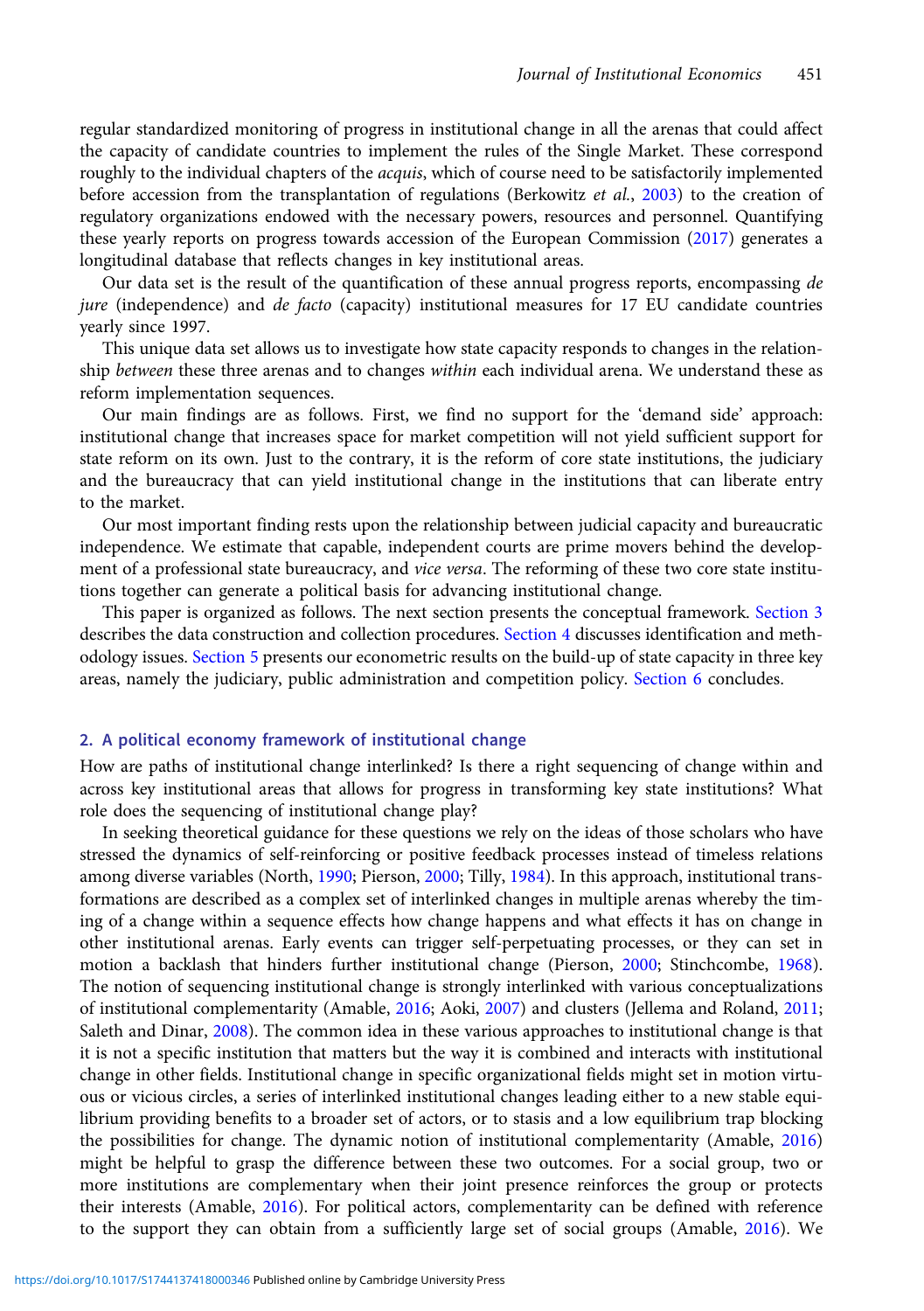can speak of a self-reinforcing virtuous circle if changes in one institutional arena can empower actors with stakes in institutional change in another institutional arena. If successful, the joint working of these institutions yields a new equilibrium that provides benefits to diverse groups, sufficient to sustain institutional change in the affected organizational fields. In a vicious circle, institutional change in one arena empowers actors to fight to prevent institutional change in other institutional arenas and set in motion a backlash that hinders further institutional change.

In this paper we ask which of the sequencing of externally induced institutional change can lead into a new self-sustaining equilibrium of more autonomous and capable states.

We start with ideas on the right sequencing of change within the judiciary and the state bureaucracy and proceed to competition policy and then to conflicting ideas about the right sequencing of change across the three key institutional fields.

#### Judiciary: the Montesquieu channel

From a theoretical perspective, the reform of the judiciary represents a key institutional condition of credibly committing the aspiring member states to sanction the rules of the transnational market. But what are the institutional conditions of judicial independence? In defining these conditions, we start with the ideas of Montesquieu:

… there is no liberty if the judiciary power be not separated from the legislative and executive. Were it joined with the legislative, the life and liberty of the subject would be exposed to arbitrary control; for the judge would be then the legislator. Were it joined to the executive power, the judge might behave with violence and oppression. (Montesquieu, [1777:](#page-19-0) 221–237)

The institutional sources of judicial independence have to do with the separation of powers.

In formulating our first hypothesis, we rely on the late 18<sup>th</sup>-century reading of the ideas of Montesquieu by the founding fathers of the American Constitution (Manin, [1994](#page-18-0).) Their starting point was the same as that of Montesquieu: the key to the stabilization of the common market of the 13 North American states lies with the creation of an independent judiciary. But, learning from the weaknesses of previous constitutional solutions, the American founding fathers were not satisfied with the notional separation of the different branches of the state. They thought that branches of government with stronger legitimacy, the executive and the legislative, could encroach on the autonomy of the branch with weaker legitimacy, i.e. the judiciary. Their conclusion therefore was that mechanical separation of powers on their own will not do, and that each branch should be empowered with the necessary powers to defend its boundaries from encroachment. In the case of the judiciary, these were the powers given to the judiciary to oversee the constitutionality of the legislative and the executive.

On this basis we can formulate as a guiding hypothesis that the sooner there is progress in terms of establishing an independent constitutional court, the faster countries will be able to create an independent judiciary.

We can add to these late  $18<sup>th</sup>$ -century conditions two further ones: the professionalization of the judiciary and the endowing of the courts with sufficient resources to enable them to carry out efficiently and promptly. Professionalization refers to the selection and promotion of judges on the basis of professional qualifications and performance, an added factor that is supposed to strengthen both the autonomy and the capacity of the judiciary. On the other hand, endowing the judiciary with the necessary resources, skilled staff and financial and physical assets helps to process cases efficiently and in a timely manner.

[Figure 1](#page-4-0) shows how the ideas above guide our data collection and organize our thinking about the Montesquieu channel and the other two areas. We consider judicial capacity and independence as ultimate outcomes of institutional development in this area. The EU progress reports allow us to distinguish three inputs into this process: the relative strength of the Supreme Court, the availability of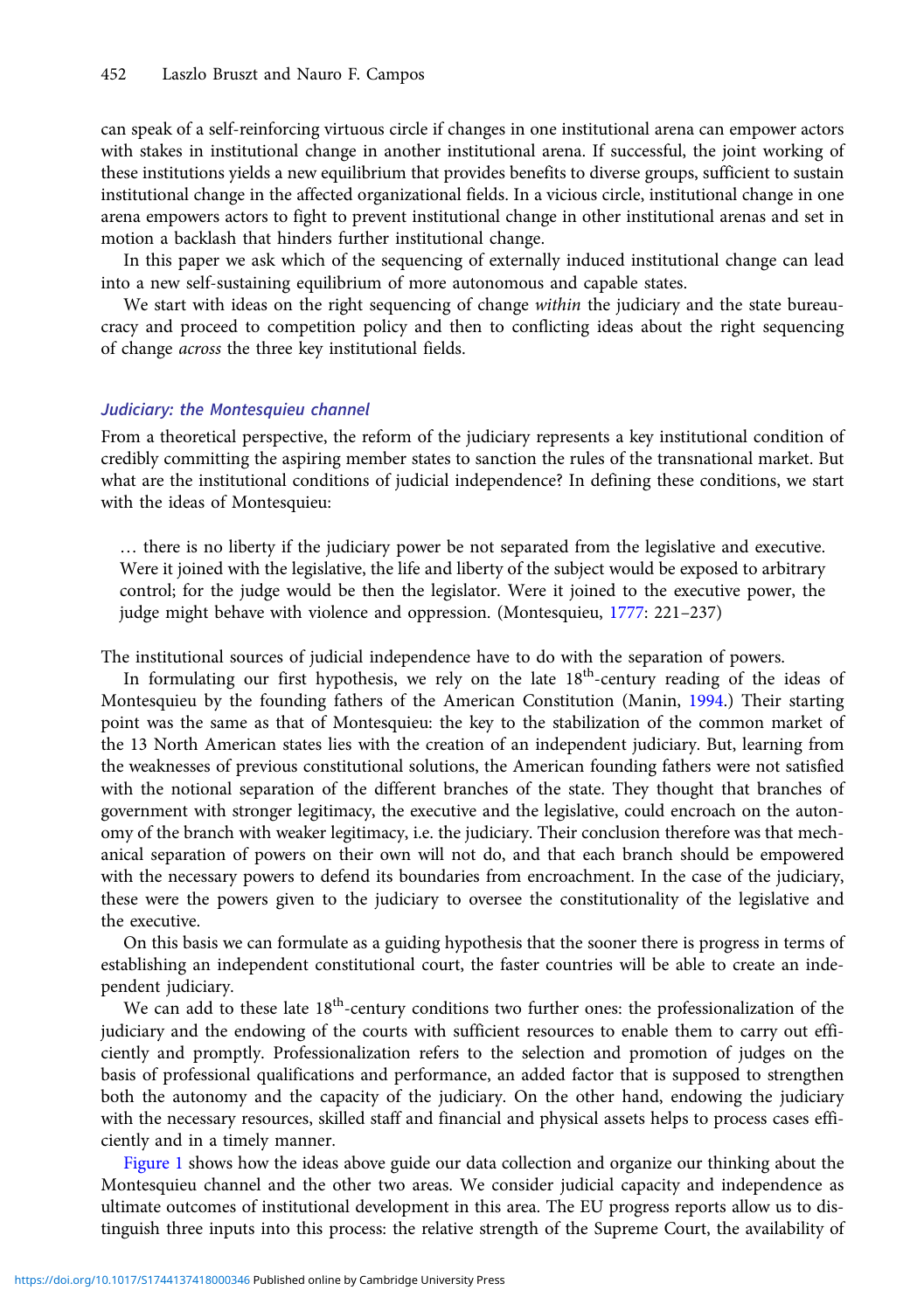<span id="page-4-0"></span>

Figure 1. Intra- and inter-channel relationships in three key institutional arenas (bureaucracy/Weber, judiciary/Montesquieu, competition/Smith)

necessary resources and the professionalization of judges.<sup>4</sup> We define in an operational manner each one of these five aspects in detail below.

#### State bureaucracy: the Weber channel

The other institutional arena that is crucial for integrating markets is public administration. Only a depoliticized, professional bureaucracy can efficiently implement, administer and enforce the rules of the common market. The impersonal rule that establishes integrated markets requires an unbiased bureaucracy, 'a nameless, faceless, rule bound organization treating everyone the same without regard to their individual identity, relying solely on whether the rules are being correctly applied' (Wallis, [2011](#page-19-0): 60).

But what could be the right sequence of reforms within the public administration? What should come first, the professionalization of the bureaucracy, implying meritocratic selection and promotion together with employment protection, or establishing legal defences against politicization of the state bureaucracy?

Professionalization of the bureaucracy refers to depoliticization of the civil service on the basis of hiring, firing and promoting state bureaucrats on a professional, meritocratic basis. Highly selective meritocratic recruitment and promotion and, in general, professionalization of the bureaucracy were the key to creating a cohesive bureaucracy with an *esprit de corps*, with its own professional criteria of success.

In the work of Weber, the state's ability to support the market depended on the bureaucracy being a corporately coherent entity with its own independent selective criteria. That goal could be attained by 'conferring a distinctive and rewarding status on bureaucrats … the concentration of expertise … through meritocratic recruitment and the opportunities for long-term career rewards' (Evans, [1992](#page-18-0): 146). Peter Evans, who did perhaps the most to translate and apply Weberian ideas to the comparative study of evolving market economies (Evans, [1992](#page-18-0), [1995](#page-18-0)), argued that the key factor explaining variation in state capacities was the corporate coherence of the autonomous state: the existence of defences of the civil service against short-term political or economic interests.

<sup>4</sup> Note that Figure 1 does not represent any EU expectations about sequencing of change. During the first wave of Eastern enlargement Brussels left it to the aspiring member states to choose their own sequencing strategy. Further, Figure 1 represents only the core of EU mandated institutional changes in the applicant countries. A fuller picture would include the institutional requirements in more than 30 specific policy fields, from environmental regulation to food safety regulation.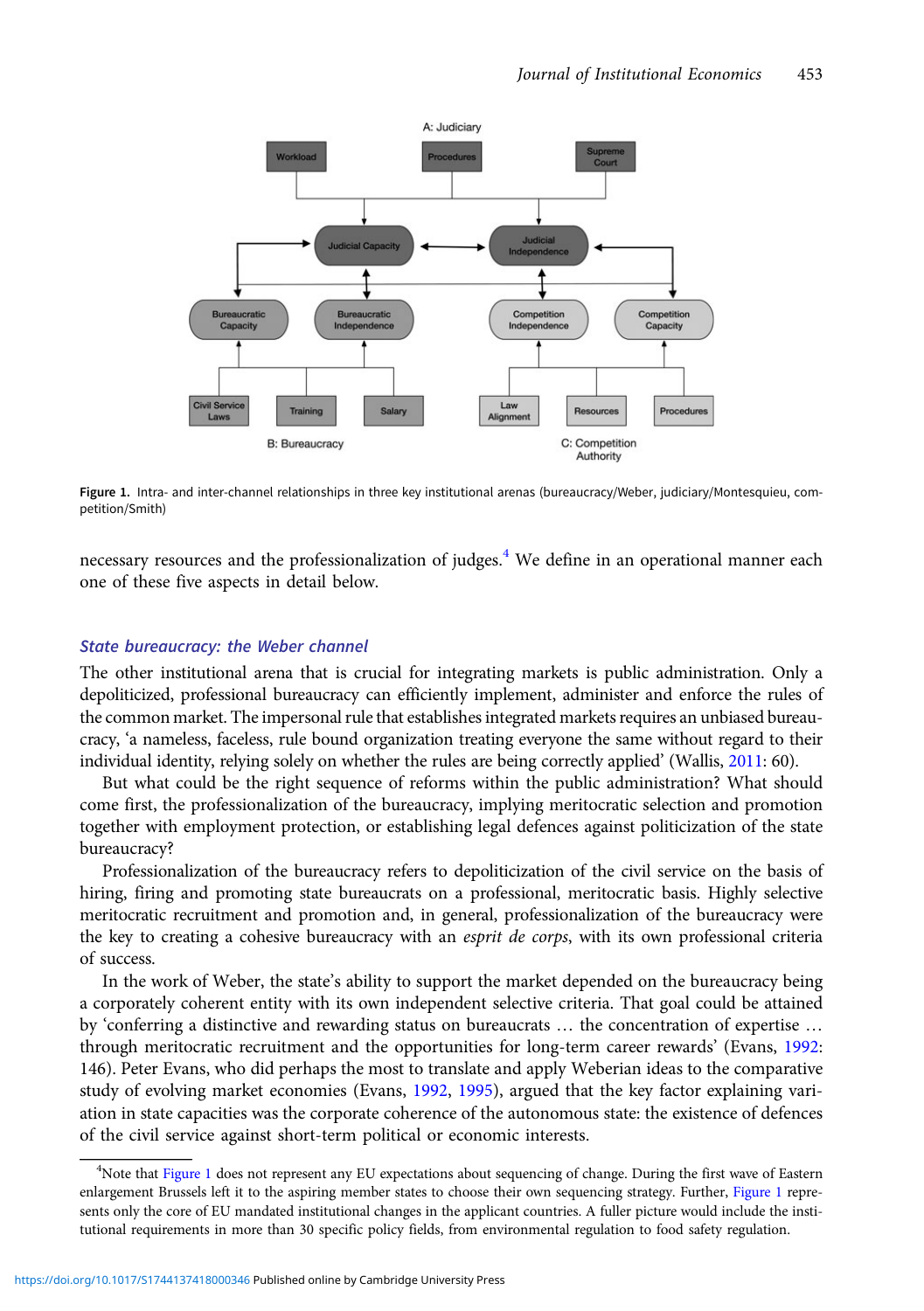Based on this discussion we can formulate as a second guiding hypothesis that the sooner there is progress in the implementation of reforms that strengthen the professionalization of the civil service, the faster will be any progress in the implementation of measures that increase the independence of the state bureaucracy. These reforms include civil service laws that establish sanctioned rules guiding interactions between politicians and bureaucrats. Also, neo-Weberian scholars stress the need for the right level of competitive remuneration as a further condition for both the capacities and autonomy of the bureaucracy (Evans, [1992,](#page-18-0) [1995\)](#page-18-0).

# Competition policy: the Smith channel (sequencing across institutional channels starting with the demand side for institutional change)

Above we have discussed two propositions about sequences of change within specific institutional arenas. We continue with three further propositions that are linked to the question about the 'right' sequencing of change *across* them.

The underlying idea that is in common in all these approaches is that the major hindrance to institutional change is a constellation of economic interests that hold the state captive in a bad status quo. Key economic and social actors have vested interests in maintaining the *status quo*; they paralyse the state and prevent change.

Change, according to the first approach, should start outside the core state institutions, within the economy, by measures that are introduced fast and alter the composition and the preferences of the players. The structural changes in the economy are assumed to result in the liberation of the state from the hold of vested interests and allow change to progress in other institutional arenas, including the sphere of the civil service. The key is the speed of changes (Aslund *et al.*, [1996](#page-18-0): 217), not allowing time to react and resist the implementation of the correct measures. As far as institutions are concerned, this approach would prefer to strengthening those institutions enforcing market competition as a sort of Archimedean point from where the war for liberating the state could start (Guriev and Rachinsky, [2005;](#page-18-0) Motta, [2004](#page-19-0); Rajan and Zingales, [2003](#page-19-0)). The enforcement of the rules of the freer movement of the various factors of production might allow the emergence of a robust coalition of domestic and external actors with high stakes in supporting encompassing institutional change that could lead to a better functioning state. In short, the liberation of markets will allow for the liberation of states.

We here call this the Adam Smith channel. In The Wealth of Nations, Adam Smith highlighted the dangers of the presence of monopolies on the state:

The interest of the dealer, however, in any particular branch of trade or manufacture, is always in some respects different from, and even opposite to, that of the public. To widen the market and to narrow the competition is always the interest of the dealers. (Smith, [1991](#page-19-0) [1776]: 219–220)

This monopoly has so much increased the number of some particular tribes of them that, like an overgrown standing army, they have become formidable to the government, and upon many occasions intimidate the legislature. … The legislature, were it possible that its deliberations could be always directed, not by the clamorous importunity of partial interests, but by an extensive view of the general good, ought upon this very account, perhaps, to be particularly careful neither to establish any new monopolies of this kind, nor to extend further those which are already established. Every such regulation introduces some degree of real disorder into the constitution of the state, which it will be difficult afterwards to cure without occasioning another disorder. (Smith, [1991](#page-19-0) [1776]: 368)

Based on this discussion we can formulate the hypothesis that the sooner there is progress in implementing institutional change in the field of competition policy, the faster there will be progress in civil service reform and the reform of the judiciary.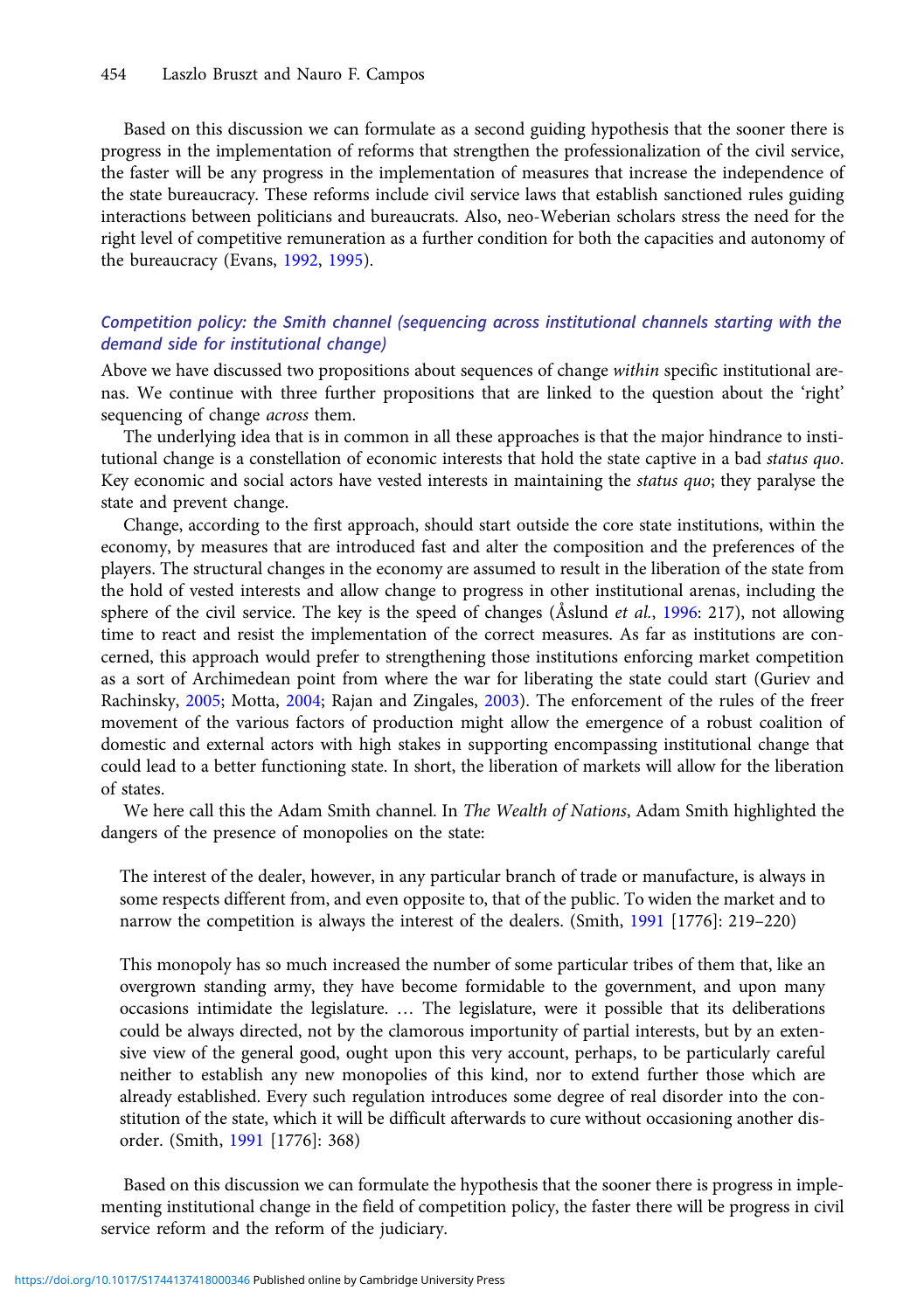## <span id="page-6-0"></span>Changing the supply side of institutional change first (Montesquieu and/or Weber)

A different view from the above, a first step in the complex processes of economic transformation is to build up the defences of the state. Opening up the markets without first strengthening general state capacities could get to stalemate at best, or it could lead to state capture at the worse (see, e.g. Dewatripont and Roland, [1992](#page-18-0), [1995](#page-18-0)). The new entrants might not change the nature of the demand side for state reform; they might just exploit the weaknesses of the state. The implication of these arguments is that the better way is to start with the measures of state strengthening suggested on the basis of Montesquieu and Weber and to create first the institutional conditions of a functioning judiciary and bureaucracy.

Putting in place an independent and capable judiciary could set in motion at least two interlinked mechanisms that would reinforce positive change in other institutional arenas. The even-handed and predictable enforcement of rights can improve the position of a wider circle of economic and non-economic players, and thus contribute to the broadening of the political basis for further state reform. The increasing economic and social returns of judicial autonomy and efficiency can also alter the incentives of state incumbents to supply improved institutional conditions in more specific policy areas so as to further improve the revenue basis of the state.

One can formulate similar arguments for furthering reforms that could strengthen the autonomy and the capacity of the bureaucracy. Civil service reforms that increase the professionalization and depoliticization of the bureaucracy can increase general state capacity to provide public goods to broader groups of citizens, including various non-economic groups. Autonomous bureaucracies serve not only as the tool empowering decision makers but also as a third party between citizens and the ruling elite that prevents the latter from acting against constitutional and legal principles (Brousseau et al., [2010;](#page-18-0) Merton, [1940](#page-19-0); Nee, [2000;](#page-19-0) Weber [1922] [1978\)](#page-19-0). As with the judiciary, the reforms of the bureaucracy can help incumbents to put together a broad supporting bloc for further institutional reforms within the state.

What is the relationship between these two core state institutions? Institutional economists stress the importance of the judiciary, specifically the need to create 'market-preserving state capacities' first to uphold freedom of property and contracting (Besley and Persson, [2011,](#page-18-0) [2014](#page-18-0); North, [1990](#page-19-0); North and Weingast, [1989](#page-19-0)). Neo-Weberians stress the causal importance of coherent and autonomous state bureaucracies for inducing economic development (Acemoglu et al., [2015;](#page-18-0) Evans, [1995;](#page-18-0) Evans et al., [1985](#page-18-0); Geddes, [1994;](#page-18-0) Weiss, [1998\)](#page-19-0). Finally, constitutional political economists would stress the robust complementarity between the two institutional arenas. Implementing reforms that increase the capacities of the judiciary will help to keep the bureaucracy within the boundaries of the rule of law and also to increase its autonomy from political pressure whether it comes from within or out-side of the state (Brousseau et al., [2010](#page-18-0)). Increased professionalization of the bureaucracy, on the other hand, could further increase the capacities of the judiciary. Together 'they guarantee the credibility and evolutivity of the social pact as well as the implementation of an institutional framework favoring div-ision of labor, collective action, and innovation' (Brousseau et al., [2010](#page-18-0): 254).

Based on this discussion we can formulate the hypothesis that the sooner there is progress in implementing civil service reform or the reform of the judiciary, the faster there will be progress in the field of com-petition policy. On the basis of the above-mentioned political economy approach (Brousseau et al., [2010\)](#page-18-0), we can add the other hypothesis that progress in judicial capacity will yield progress in bureaucratic autonomy and vice versa, progress in bureaucratic autonomy will yield increase in judicial capacity. Reforms creating a judiciary endowed with institutional guarantees of independence and a depoliticized civil service is expected to bring about two veto points within the state and increase its capacity to resist capture.

# 3. Measurement

Our data set results from quantifying annual reports about candidate countries progress towards accession to the EU (European Commission, [2017](#page-18-0)). This generates a longitudinal database that reflects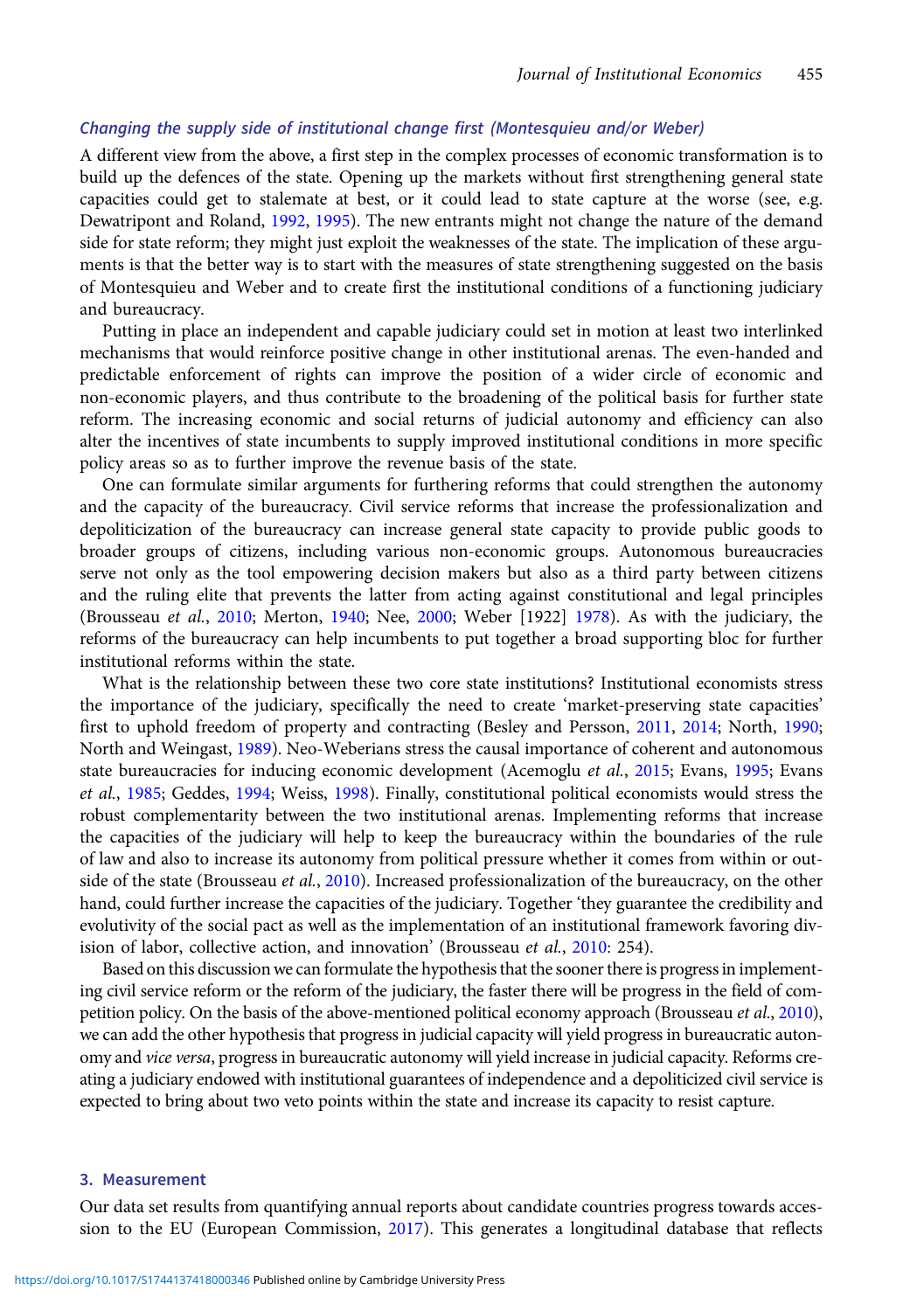|  |  | <b>Table 1.</b> Institutional inputs and outcomes |  |  |  |
|--|--|---------------------------------------------------|--|--|--|
|--|--|---------------------------------------------------|--|--|--|

| Channel     | Concepts                               | Outcomes                                          | Inputs                                           |
|-------------|----------------------------------------|---------------------------------------------------|--------------------------------------------------|
| Weber       | Public administration (bureaucracy)    | · Independence (de jure)<br>• Capacity (de facto) | • Training<br>• Salaries<br>• Civil service law  |
| Montesquieu | Judiciary (rule of law)                | · Independence (de jure)<br>• Capacity (de facto) | • Workload<br>• Procedures<br>• Supreme Court    |
| Adam Smith  | Competition policy (market regulation) | · Independence (de jure)<br>• Capacity (de facto) | • Procedures<br>• Resources<br>• Competition law |

Note: All variables are measured on a 1 to 4 scale, where 1 represents very low conformity with EU practices and norms, and 4 represents very high conformity.

changes in three key institutional arenas, encompassing de jure (independence) and de facto (capacity) institutional measures for 17 EU candidate countries yearly since 1997.<sup>5</sup>

However, the Commission never differentiates between inputs and outcomes in the progress reports (European Council, [1997](#page-18-0)). It evaluates each of the aspects individually without considering the potential relationships among them. This determination is entirely ours: based on our understanding of each regulatory area, we decided which variables are inputs and which are outcomes. For each of the three arenas, we identify two main outcomes (capacity and independence, which are the same across the three areas) as well as the various inputs into the delivery of these outcomes (which are different across the three areas).<sup>6</sup> Table 1 summarizes.

For each input and outcome, we develop a four-grade scale that ranges from 'severe deficiencies in the conformity with EU requirements' to 'full conformity with EU requirements'. These are categorical variables taking values between 1 and 4, with 4 indicating levels of institutional development comparable to EU member states, 3 for satisfactory levels, 2 for deficiencies in conformity with EU requirements, and 1 reflecting severe deficiencies in conforming to EU norms.<sup>7</sup>

Coders, all doctoral students dealing with European integration, used the Atlas.ti software to create a high degree of inter-coder reliability. Two coders, independently of each other, coded each chapter simultaneously. In cases of disagreement a third coder was called in to make the final judgement. The use of the Atlas.ti software has the advantage of increasing the transparency of the coding process since it allows researchers to go over the coding and see on what basis a country was given a score.

The objective of this section is twofold: to discuss how we operationalized each of the inputs and outcomes of the three regulatory arenas, and to present basic facts and trends reflecting how these arenas develop in the run-up to EU membership.

<sup>&</sup>lt;sup>5</sup>Our sample is as follows (i.e. Progress Reports exist and were coded for the following countries for every year in these intervals): Albania 2005–2013; Bosnia 2005–2013; Bulgaria 1997–2006; Croatia 2005–2013; Czech Republic 1997–2003; Estonia 1997–2003; Hungary 1997–2003; Kosovo 2005–2013; Latvia 1997–2003; Lithuania 1997–2003; Macedonia 2007–2013; Montenegro 2007–2013; Poland 1997–2003; Romania 1997–2006; Serbia 2005–2013; Slovakia 1997–2003; Slovenia 1997–2003; Turkey 1998–2013. <sup>6</sup>

 ${}^{6}$ For further details see data codebook (Bruszt and Lundstedt, [2016\)](#page-18-0).

For example, in 1999 we graded Poland 2 in the legislative state aid dimension, which is part of EU competition policy. The European Commission writes '[i]n the area of State aid, Poland has undertaken to align its State aid award provisions with the acquis by way of adopting a comprehensive law on State aid. However, the adoption of this law is still pending which gives rise to concerns' (European Commission, [2000:](#page-18-0) 41). In 2003, for the same dimensions, the Commission concludes that the recent amendments to the state aid legislation have brought the rules into closer conformity with the EU requirements, and that the country now satisfies the basic requirements of EU norms (European Commission, [2003](#page-18-0): 27); so our evaluation gave Poland a score of 3 for that dimension.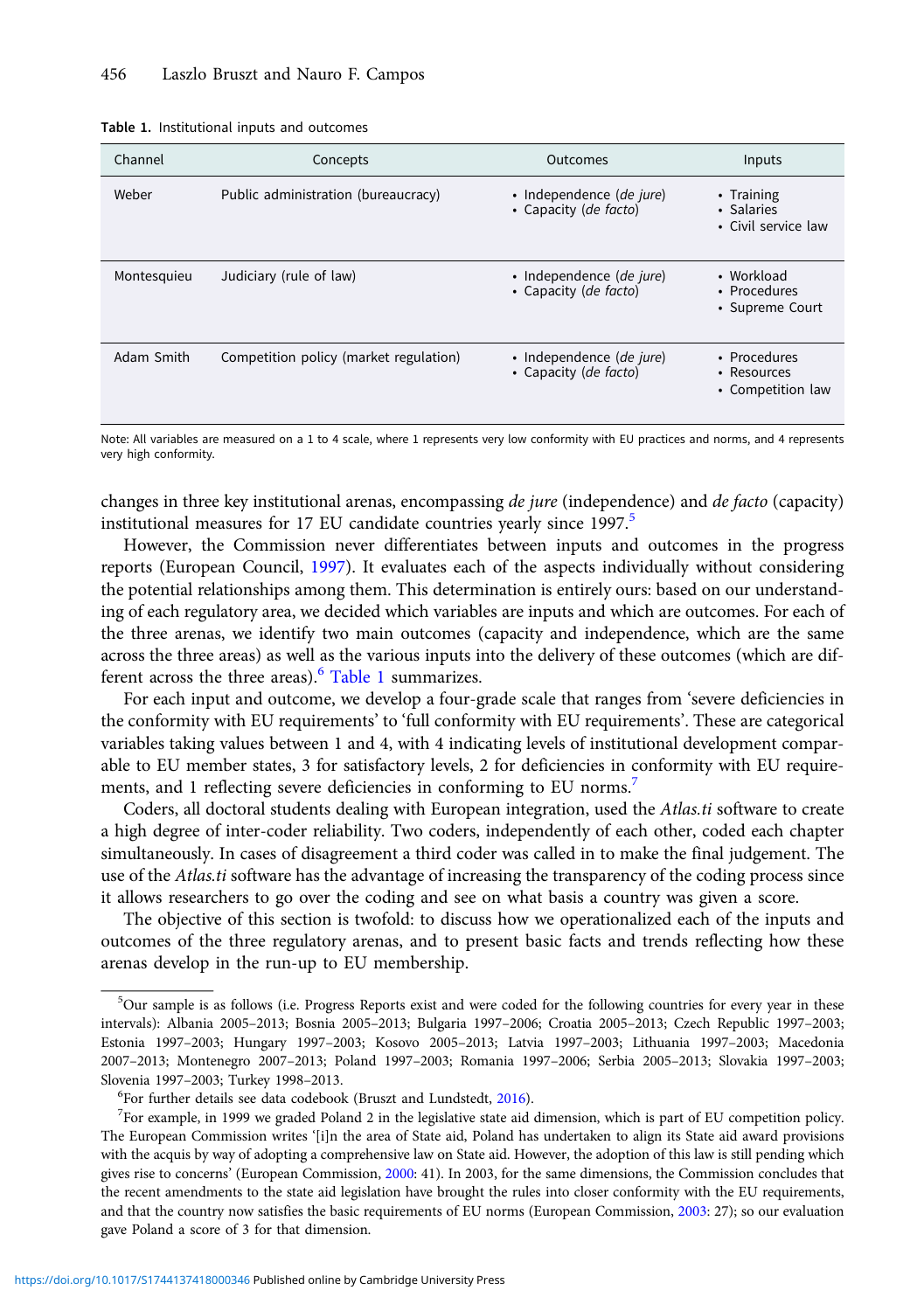### Judicial arena (Montesquieu channel)

Outcomes are measured in terms of both judicial capacity and judicial independence. Capacity refers to access to the necessary resources and expertise, while independence stresses autonomy and is defined in terms of the appointment and promotion of judges. EU norms establish basic parameters for the functioning of the judiciary. Conformity with these norms speaks to the workload and to delays in the workings of the judicial system.

Regarding the judiciary, we focus on three inputs that we expect to lead to the 'production' of capacity and independence. One regards the constitutional input (existence and strength of a Supreme Court), the second regards the workload ('behavioural input') and the third, the 'legal procedures input' of the judicial system.

The constitutional dimension of the judiciary centres on the existence and functioning of the Supreme (or Constitutional) Court. Important features of a Supreme Court endowed with the necessary powers are the possibility for citizens to refer complaints to the Supreme Court, and the inability of parliament and/or the executive to overturn the decisions it makes.

The workload reflects the operation of the judiciary. EU norms establish basic parameters for the functioning of the judiciary. Conformity with these norms speaks to workload and delays.

The third and last 'input' into judicial capacity and independence refers to the existence and effectiveness of legal procedures. This dimension reflects ease of access to the courts and the expected certainty of judicial decisions in terms of both their content and their enforcement. The scale used reflects again the degree of conformity with EU practices.<sup>8</sup>

### Bureaucracy arena (Weber channel)

The evaluation of the public administration is based on the European Principles of Administration elaborated by the European Commission. Here we look at two key outcome dimensions of the quality of public administration: independence of the bureaucracy and administrative capacity.

Administrative capacity in this context means that there is sufficient professionalism in the civil service and that a coherent institutional or organizational set of administrative structures exists so that the bureaucracy has capacity to deliver. This aspect is thought of by the EU as centred on the career structure of the civil service, but it includes dimensions such as performance evaluation, recruitment, promotion and employment security.

We consider three key inputs into the Weberian channel, namely (1) the extent and quality of the training of civil servants, (2) the structure of the salaries of public administrators, and (3) whether the civil service law in place is appropriate and effective.

#### Competition policy arena (Smith channel)

The third dimension we consider is competition policy. The relevant national authority often goes by the name of the Competition Office, Competition Council or Division of Competition and State-aid. Some countries divide responsibilities between several bodies, while others have a single agency.

We evaluate three key inputs into the Smith channel: (1) alignment of anti-trust and merger legislation with EU requirements, $\frac{9}{2}$  (2) resources available for the enforcement of anti-trust and merger legislation, and (3) procedural structures for market surveillance (with reference to the free movement of goods). $10$ 

<sup>8</sup> This input covers three different aspects: (1) access to courts (e.g. the right to appeal); (2) the court procedure (e.g. legal certainty, which in turn includes a unified interpretation of the law by the courts, the requirement of justification for judicial decisions and an evenly handled procedure); and (3) the enforcement of judicial decisions. Note that any corruption concerns are reflected by this last item.

 ${}^{9}$ Legislation on anti-trust and mergers includes legislation on competition, cartels, abuse of dominant market position, market concentration and restrictive practices.<br><sup>10</sup>In the Progress Reports, these variables appear under 'Competition Policy' and refer to anti-trust and merger policy.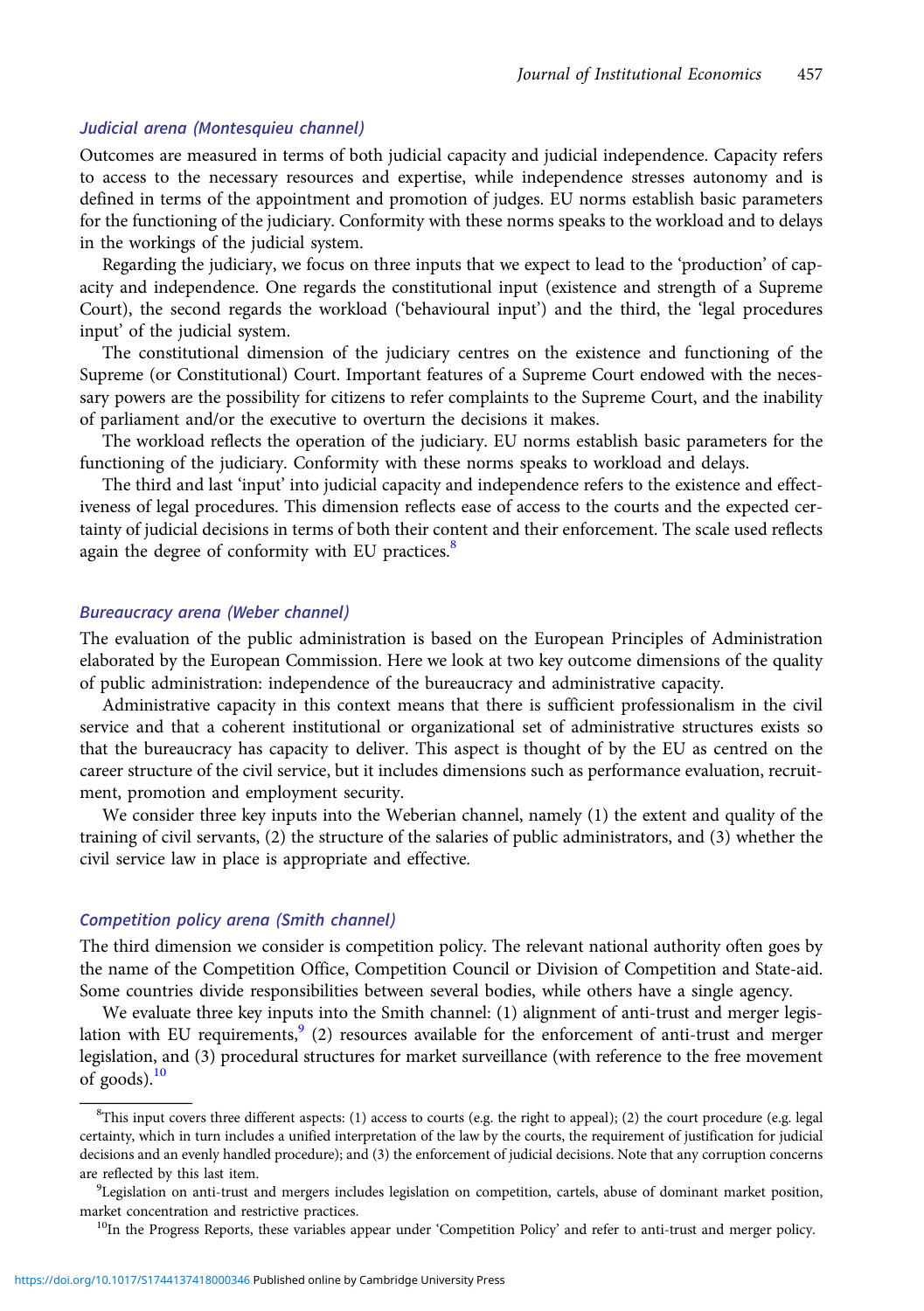<span id="page-9-0"></span>The 'resource input' into competition policy refers to the quantity and quality of staff, physical resources (computers and buildings) and financial resources. Procedural structures consist of the ability of the agency to use its competences and powers to operate independently. The powers refer to the strength of, for example, sanctions that the national anti-trust and merger authority can impose. Procedural structures in line with EU requirements mean that responsible authorities are in place, they are independent and impartial and they respect the principle of proportionality.

Outcomes from the Adam Smith channel capture capacity and independence. In the case of competition policy, we define capacity as the quality of the enforcement of anti-trust and merger legislation and we define independence in terms of the freedom from interference that is enjoyed by the competition authority.<sup>11</sup>

## What do the data say?

This section tries to give a flavour of our measurement efforts by focusing on the six outcome variables. We compare the unweighted averages of capacity and independence of the bureaucracy, judiciary and competition policy for the 17 countries in our sample. For ease of exposition, we divided them into New Member States (NMS) and Candidate countries. Progress Reports for most of the former are available between 1997 and 2005, and for the latter between 2005 and 2013. We take advantage of these common nine-year windows to base each group on a different time window: NMSs 1997– 2005 and Candidates 2005–2013.

There are three main worthwhile observations. The first is that irrespective of whether we examine NMSs (most of which have joined the EU by 2004) or Candidate countries (of which none has acquired member state status by 2013), in not one of the six institutional outcomes areas do we obtain an average indicating that these countries have reached a stage at which their institutions are satisfactorily comparable to those of the average EU member state. The highest average (3.5 out of 4 for the NMS group) is for independence of competition policy. This indicates that the experts preparing the Progress Reports do not view all countries that joined the EU as having achieved levels of institutional development fully comparable with the EU norm (as there are no 4s.) This suggests that measurement error due to political influence is not severe.

The second observation is that there is unexpectedly little difference between NMSs and Candidates at the start. Indeed, there is even one area ( judicial capacity) in which Candidates' average score is higher than NMSs' at the beginning of the period. Of course, the beginning of the period is different with 1997 for NMSs and 2005 for Candidates, which may have allowed catch-up among the latter group. Yet the possibilility that the institutional gap between NMSS and Candidates is not considerable at the start of their process of EU accession is an argument that is difficult to find in the literature.

The third observation is how surprisingly strong and clearly visible the pull from EU accession turns out to be. There is a clear and strong EU pull in judicial capacity and competition policy independence, almost no pull in judicial independence, and a strong pull in the remaining three areas. The final levels tend to be higher for de jure dimensions (independence) than for de facto dimensions (capacity). What makes this remarkable is that these changes happen over nine years (not nine decades) and that Candidate countries cannot be treated as counterfactuals. These are all EU candidates and the EU pull happens to all.

# 4. Identification and methodology

The objective of this section is to discuss three main methodological issues and clarify how we address them in this paper. One refers to implementation sequences, another to our identification strategy and

 $11$ The independence aspect of the outcomes from competition policy comes from a different chapter and refers to the capacity to deliver market surveillance. While all the three inputs and the capacity outcome for competition policy can be found under the Chapter 2 entry in the codebook ('competition policy'), the independence measure originates from Chapter 7 ('free movement of goods') and refers to the extent to which the required procedures to deliver market surveillance are in place.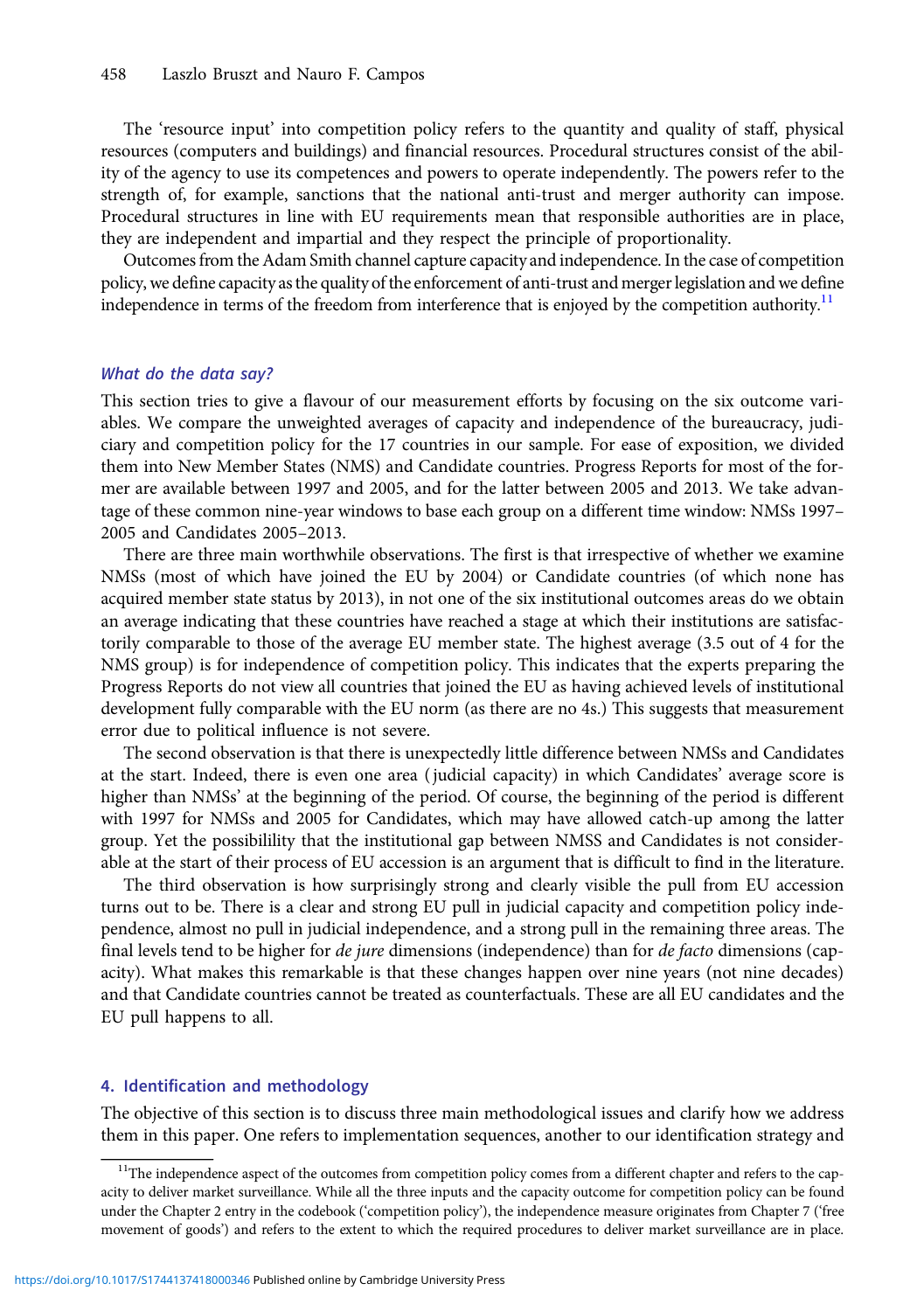the third to the implications for estimation of the fact that most of our variables of interest are categorical.

Regarding the first issue, we decided that all right-handed variables enter in one-period lags (a one-year lag in this case). This choice ameliorates endogeneity concerns and lends itself naturally to a discussion of temporal implementation sequences.<sup>12</sup> A finding that a change last year is statistically associated with a change this year is interpreted as a temporal sequence. Given the inertia in institutional change, as shown in the previous section, in all specifications we include the lagged dependent variable on the right-hand side.

The second methodological issue refers to the conceptual framework we put forward and how we go about testing it. Recall it centres on the Montesquieu, Weber and Smith channels, each with a different set of inputs. We empirically implement this framework in two stages: first we estimate the effects within each channel and then we estimate the effects between channels. In the first stage, we estimate whether and how each of the two outcome measures (that is, independence and capacity) can be explained by the three inputs, while in the second we add to our estimates the effects of the other two channels.

There are various caveats one should bear in mind. One is that our results focus on temporal sequences, which obviously leave aside interesting possibilities of contemporaneous relationships that are not analysed here. Second, there are other ways of carrying out this exercise (e.g. network analysis) but we believe the step-by-step approach we favour above is more transparent. Last, but not least, it is likely that other institutional reforms may be important, and their omission biases our results in important ways. The third issue is how to deal with the implications for the choice of estimation method of the fact that most of our variables are categorical. There are three obvious estimator options. One is the OLS fixed-effects panel estimator, of which the main advantage is that it is simple and standard. The use of country and year fixed effects would be helpful to ameliorate omitted variable biases, which may be important in this context. The second choice is the System GMM (Blundell– Bond linear dynamic panel data implemented in the Stata xtdpdsys facility) estimator, which has as its main advantage that it accounts for the presence of the lagged depended variable and hence is the natural choice for the estimation problem at hand. One issue these two options do not address is that most or our variables of interest are categorical and thus an estimator like the Ordered Probit would be a more satisfactory way of handling this matter.

We first observe that the use of these three estimators yields qualitatively similar results. We find that the key results are robust across the three estimators. Also note that measures of goodness of fit in both the fixed-effects and ordered probit cases is satisfactory and that for the System GMM two-step estimator, the AR(1) and AR(2) tests suggest that the instruments are valid and that the model is correctly specified. Given institutional inertia and the absence of substantial differences between these results, we decided to report and focus our analysis on the System GMM results.

The System GMM estimator is designed for unbalanced panels with a 'small T and large N' and the left-hand side variable is defined as dynamic in that it depends on its own past realizations (Plümper et al., [2005\)](#page-19-0). Moreover, the System GMM handles right-hand side variables that are not strictly exogenous and may be correlated with past and current realizations of the error term, (country-level) unobserved heterogeneity, measurement error and omitted variables, and potential heteroscedasticity and autocorrelation within or across individual units' errors. The System GMM approach seems the best option, especially because results do not differ qualitatively compared to OLS and probit. So we consider the following dynamic panel data model:

$$
y_{it} = \sum_{j=1}^{p} \alpha_j y_{i,t-j} + x_{it} \beta_1 + w_{it} \beta_2 + v_i + \epsilon_{it} \ i = 1, ..., N \ t = 1, ..., T_i , \qquad (1)
$$

 $12$ We assessed the trade-off between having the number of lags estimated specifically for each institutional area and decided for the benefits of transparency from the strategy of '1-year lag throughout'. The concern that institutions change very slowly to be captured by such choice is diminished in light of the results and discussion on the previous section.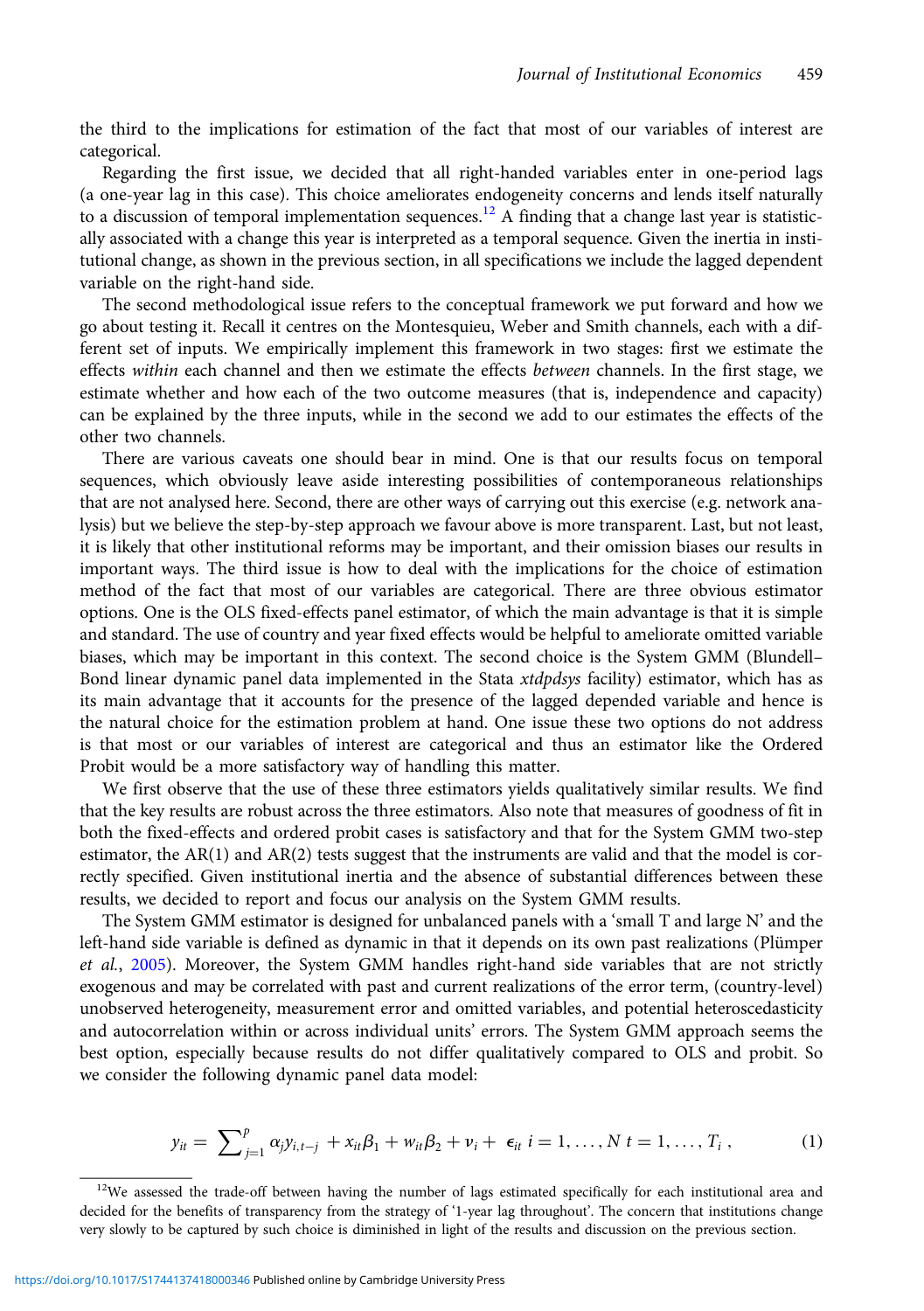<span id="page-11-0"></span>where  $y_{it}$  can be one of six options (judicial independence or capacity, bureaucratic independence or capacity and competition policy independence or capacity), with  $\alpha_i$  and p as parameters to be estimated,  $\beta_1$  and  $\beta_2$  as vectors of parameters to be estimated and the panel effects  $v_i$  and  $\varepsilon_{it}$  assumed to be independent for each country i and across all years t. Importantly,  $x_{it}$  is a vector of exogenous covariates that includes inputs, while  $w_{it}$  is a vector of exogenous covariates that may include the remaining five reform area outcomes.

#### 5. Empirical results

In this section, we focus our presentation on the results for the Weberian channel (public administration or bureaucracy) and then use the diagrammatic scheme above to present all results succinctly and compare them with those for the judiciary and competition channels.

[Table 2](#page-12-0) presents our two-step System GMM estimates for the independence of the bureaucracy focusing on inputs from within the Weberian channel. One first noteworthy finding is that none of the three 'inputs' into bureaucratic independence receives much empirical support. Civil service law, salaries and training in the previous period do not seem to be empirically associated with current level of bureaucratic independence.<sup>13</sup> Instead, this is better explained by other outcome variables (that is, inter- rather than intra-channel) such as bureaucratic, judicial and competition policy capacity.

Notice that this pattern of results (bureaucratic independence being better explained by outcomes other than its own inputs) does not change if we split the sample between the countries that have become EU members and those that have (so far) not. Moreover, the model seems to pick up well the fixed effects characterizing individual county features, because results are also unaffected by the addition of various other controls such as initial level of development (proxied by per capita income in 1989), economic growth rates, trade openness (the ratio of exports plus imports to GDP) and the evolution of political rights (proxied by the Freedom House index.) We also expect this to ameliorate omitted variable biases.

The last three columns of [Table 2](#page-12-0) show the results of the effects of the other five outcome variables on the level of bureaucratic independence. It shows the dominant role played by competition and judicial capacity in this case.<sup>14</sup>

[Table 3](#page-14-0) shows System GMM estimates for equations in which the dependent variable is bureaucratic capacity. First, we examine the relative importance of its own inputs and the main findings here are different from those for bureaucratic independence: inputs seem to be more important than the other outcomes. Civil service law and training in the previous year are positively (while salaries are negatively) correlated with the current level of bureaucratic quality. Another difference is that inertia is stronger: previous realizations of bureaucratic quality are strongly related to current levels of it while the same cannot be said for bureaucratic independence. Also note that we find previous levels of capacity are positive related to current levels of independence, so one can argue that the effect of the three inputs on independence is indirect, that is, it takes place through capacity.

The last three columns of [Table 3](#page-14-0) show the results of the effects of the other five outcome variables on bureaucratic quality. It shows that unlike the results we obtain for independence, the dominant role is not played by competitive and judicial capacities, but instead by inputs (that is, intra- rather than inter-channel), in particular by aligning domestic civil service law with EU standards and by training civil servants. Note that accounting for other outcomes turns the coefficient on salary, which was negative and statistically significant above, into a value that is statistically insignificantly different from zero.

 $13$ This is confirmed by the results from the AR(1) and AR(2) tests, which suggest that the model in column 1 is not correctly specified (the other columns suggest that this is because it excludes the other outcome variables as the results from these tests become supportive).<br><sup>14</sup>Notice that the coefficient for competition policy independence is negative and statistically significant. When we estimate

the specification in column 8 excluding competition policy capacity, the coefficient for competition policy independence becomes positive and statistically significant.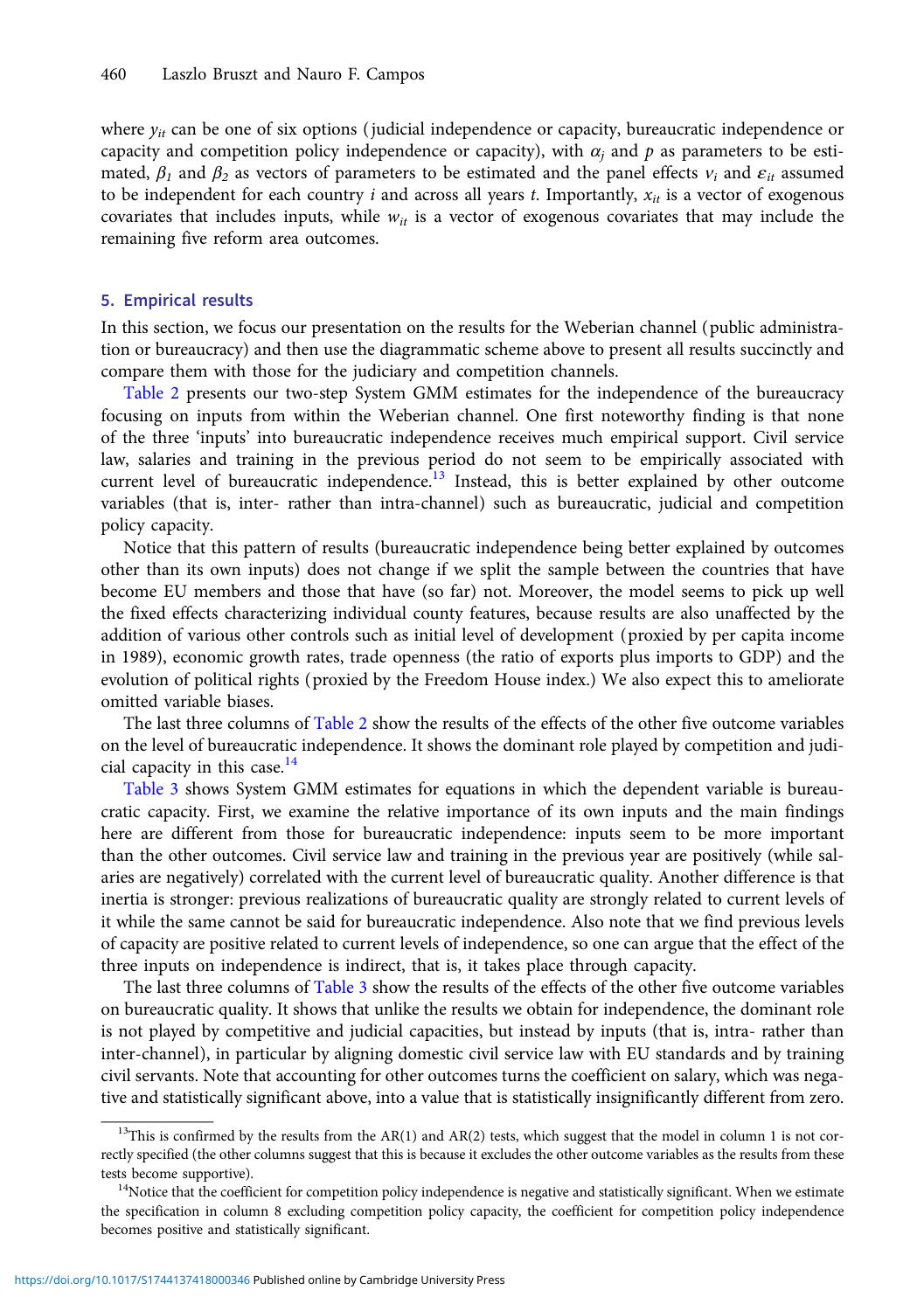#### <span id="page-12-0"></span>Table 2. Determinants of the independence of the bureaucracy

|                                  | (1)        | (2)          | (3)        | (4)          | (5)       | (6)        | (7)        | (8)         |
|----------------------------------|------------|--------------|------------|--------------|-----------|------------|------------|-------------|
| Bureaucratic independence        | $0.558***$ | $0.477***$   | $0.816***$ | $0.482***$   | $0.546*$  | $0.401***$ | $0.600***$ | 0.354       |
|                                  | [0.110]    | [0.136]      | $[0.276]$  | [0.181]      | [0.324]   | $[0.198]$  | $[0.167]$  | [0.253]     |
| Bureaucratic capacity            | $0.295***$ | $0.255*$     | 0.174      | 0.182        | $0.256*$  | $0.191***$ | 0.293      | $0.329**$   |
|                                  | [0.0924]   | $[0.152]$    | [0.127]    | [0.143]      | [0.128]   | [0.0934]   | [0.220]    | [0.164]     |
| Civil service law                | $-0.00374$ | 0.0529       | $-0.0905$  | 0.0516       | 0.0549    | $-0.0793$  | 0.0237     | 0.0369      |
|                                  | [0.0387]   | [0.0939]     | [0.0668]   | [0.0477]     | [0.0785]  | [0.0560]   | [0.0660]   | [0.0648]    |
| Training of civil servants       | 0.0194     | 0.0534       | 0.0134     | 0.0311       | $-0.0107$ | $-0.00943$ | 0.0201     | 0.0586      |
|                                  | [0.0221]   | [0.0874]     | [0.0247]   | [0.0290]     | [0.0418]  | [0.0230]   | [0.0572]   | [0.0571]    |
| Civil servant salary             | $-0.104$   | $-0.0571$    | $-0.0674$  | $-0.111$     | $-0.0463$ | $-0.0328$  | $-0.284$   | $-0.366$    |
|                                  | [0.0904]   | [0.148]      | [0.0842]   | [0.100]      | [0.0733]  | [0.0942]   | [0.353]    | [0.348]     |
| Income per capita, 1989          |            | 3.92e-05     |            |              |           |            |            |             |
|                                  |            | $[8.75e-05]$ |            |              |           |            |            |             |
| Political rights (Freedom House) |            |              | $-0.103$   |              |           |            |            |             |
|                                  |            |              | [0.0979]   |              |           |            |            |             |
| Economic growth                  |            |              |            | $-1.05e-06$  |           |            |            |             |
|                                  |            |              |            | $[7.64e-06]$ |           |            |            |             |
| Trade openness                   |            |              |            |              | 0.206     |            |            |             |
|                                  |            |              |            |              | [1.408]   |            |            |             |
| Judiciary capacity               |            |              |            |              |           | $0.325***$ |            | $0.208*$    |
|                                  |            |              |            |              |           | [0.126]    |            | [0.125]     |
| Judiciary independence           |            |              |            |              |           | $0.179**$  |            | 0.104       |
|                                  |            |              |            |              |           | [0.0839]   |            | [0.116]     |
| Competition policy, capacity     |            |              |            |              |           |            | $-0.0736*$ | $-0.0807**$ |
|                                  |            |              |            |              |           |            | [0.0441]   | [0.0383]    |
|                                  |            |              |            |              |           |            |            |             |

(Continued)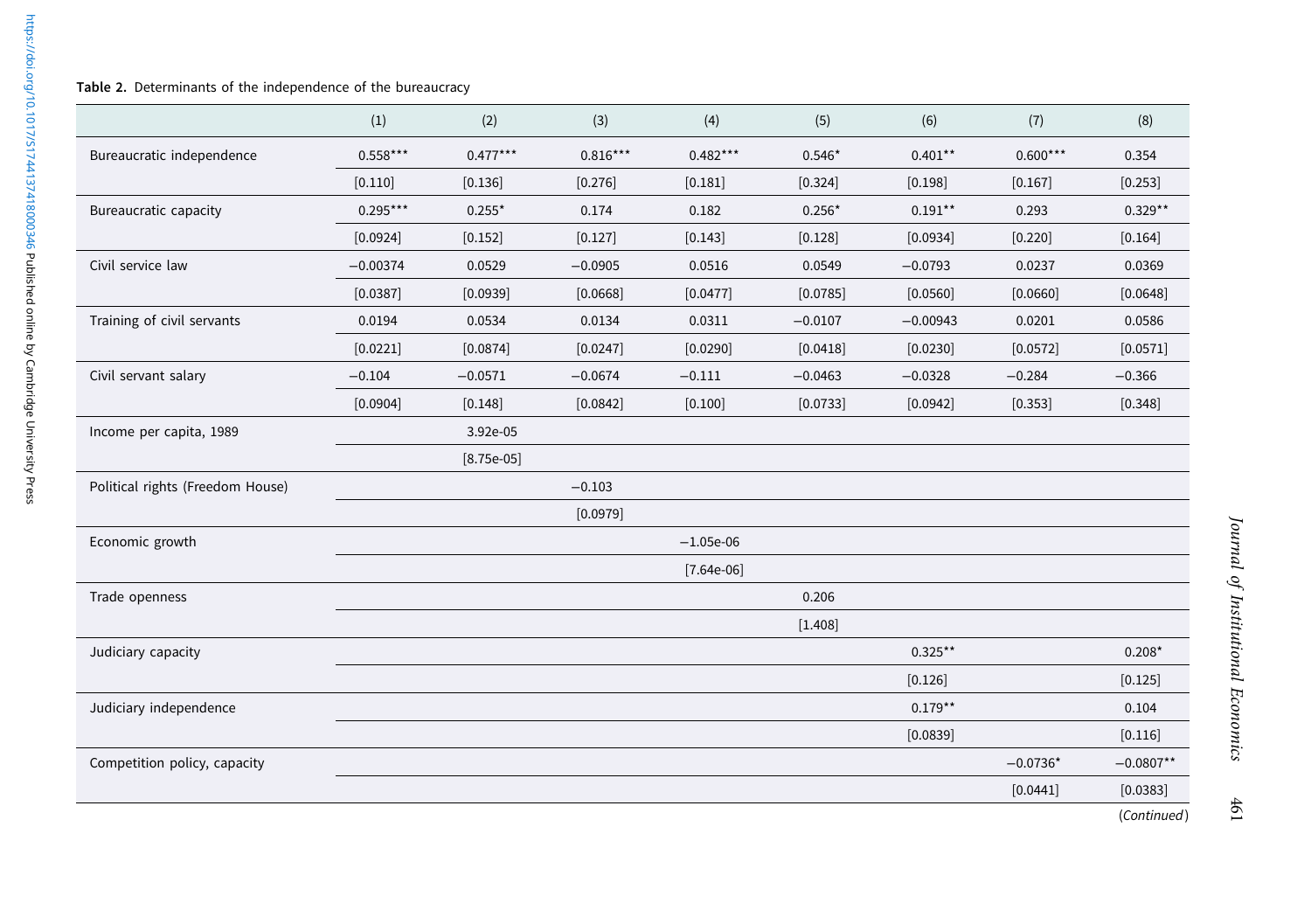#### Table 2. (Continued.)

|                                  | (1)        | (2)     | (3)      | (4)        | (5)        | (6)     | (7)        | (8)        |
|----------------------------------|------------|---------|----------|------------|------------|---------|------------|------------|
| Competition policy, independence |            |         |          |            |            |         | $0.375***$ | $0.318***$ |
|                                  |            |         |          |            |            |         | [0.122]    | [0.0797]   |
| Constant                         | $0.684***$ | 0.436   | $0.682*$ | $0.895***$ | $0.836***$ | 0.207   | $0.479*$   | 0.383      |
|                                  | [0.121]    | [0.534] | [0.400]  | [0.162]    | [0.212]    | [0.363] | [0.277]    | [0.404]    |
| AB test $AR(1)$                  | 0.0337     | 0.0248  | 0.0614   | 0.0782     | 0.0774     | 0.0417  | 0.0328     | 0.0655     |
| AB test $AR(2)$                  | 0.2533     | 0.3069  | 0.4720   | 0.3988     | 0.2571     | 0.544   | 0.8966     | 0.8022     |
| Observations                     | 104        | 84      | 104      | 93         | 94         | 104     | 104        | 104        |
| Number of id                     | 16         | 13      | 16       | 16         | 16         | 16      | 16         | 16         |

Notes: All right-hand side variables enter one-period (year) lags. System GMM two-step estimates. Standard errors in brackets. \*\*\* p < 0.01, \*\* p < 0.05, \* p < 0.1.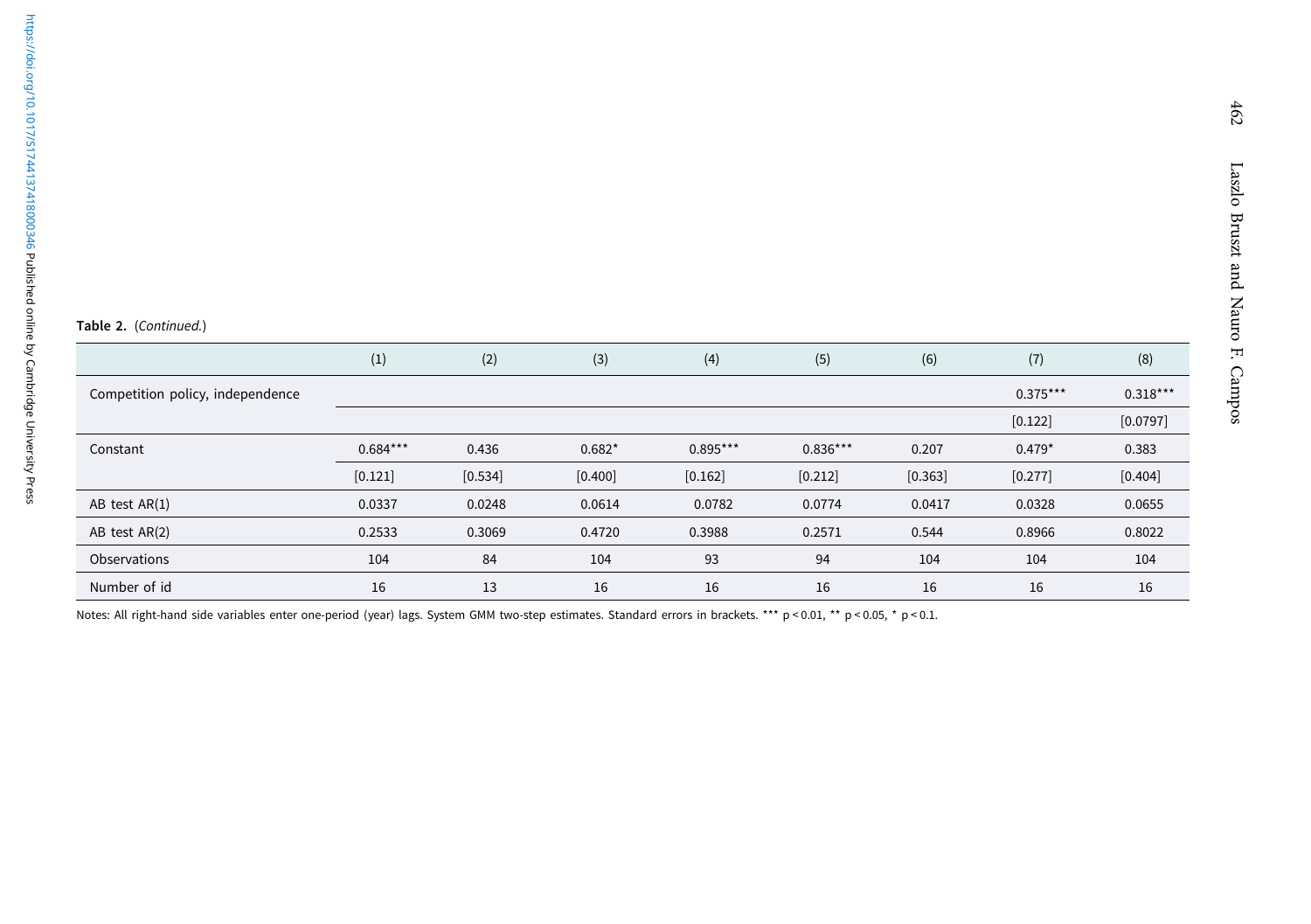#### <span id="page-14-0"></span>Table 3. Determinants of the capacity of the bureaucracy

|                                  | (1)        | (2)          | (3)        | (4)          | (5)        | (6)         | (7)        | (8)         |
|----------------------------------|------------|--------------|------------|--------------|------------|-------------|------------|-------------|
| Bureaucratic independence        | $0.724***$ | $0.665***$   | $0.748***$ | $0.725***$   | $0.684***$ | $0.741***$  | $0.593***$ | $0.450*$    |
|                                  | [0.125]    | $[0.126]$    | $[0.121]$  | [0.174]      | [0.116]    | [0.125]     | $[0.189]$  | [0.245]     |
| Bureaucratic capacity            | 0.0503     | 0.109        | $-0.0226$  | 0.0813       | 0.0540     | 0.0623      | 0.0623     | 0.0415      |
|                                  | [0.0783]   | $[0.119]$    | [0.0482]   | [0.0988]     | [0.0805]   | [0.0878]    | [0.0731]   | [0.0995]    |
| Civil service law                | $0.124***$ | 0.0473       | $0.158***$ | $0.126*$     | $0.132***$ | $0.125*$    | 0.110      | $0.137*$    |
|                                  | [0.0606]   | [0.0880]     | [0.0462]   | [0.0651]     | [0.0555]   | [0.0705]    | [0.0755]   | [0.0819]    |
| Training of civil servants       | $0.130***$ | $0.185***$   | $0.128***$ | $0.105***$   | $0.110***$ | $0.129***$  | $0.120***$ | $0.114***$  |
|                                  | [0.0304]   | [0.0819]     | [0.0338]   | [0.0352]     | [0.0343]   | [0.0433]    | [0.0417]   | [0.0507]    |
| Civil servant salary             | $-0.222**$ | $-0.101$     | $-0.269**$ | $-0.276**$   | $-0.204*$  | $-0.236***$ | $-0.191$   | $-0.0812$   |
|                                  | [0.0983]   | [0.127]      | $[0.125]$  | [0.108]      | $[0.113]$  | $[0.0819]$  | [0.137]    | $[0.206]$   |
| Income per capita, 1989          |            | 3.02e-05     |            |              |            |             |            |             |
|                                  |            | $[8.05e-05]$ |            |              |            |             |            |             |
| Political rights (Freedom House) |            |              | $-0.233**$ |              |            |             |            |             |
|                                  |            |              | [0.0960]   |              |            |             |            |             |
| Economic growth                  |            |              |            | 2.26e-05**   |            |             |            |             |
|                                  |            |              |            | $[1.05e-05]$ |            |             |            |             |
| Trade openness                   |            |              |            |              | 0.929      |             |            |             |
|                                  |            |              |            |              | $[0.818]$  |             |            |             |
| Judiciary capacity               |            |              |            |              |            | $-0.0257$   |            | 0.0157      |
|                                  |            |              |            |              |            | [0.0523]    |            | [0.0982]    |
| Judiciary independence           |            |              |            |              |            | 0.0901      |            | 0.116       |
|                                  |            |              |            |              |            | $[0.134]$   |            | $[0.170]$   |
| Competition policy, capacity     |            |              |            |              |            |             | 0.0422     | 0.0323      |
|                                  |            |              |            |              |            |             | [0.0542]   | [0.0497]    |
|                                  |            |              |            |              |            |             |            | (Continued) |

(Continued)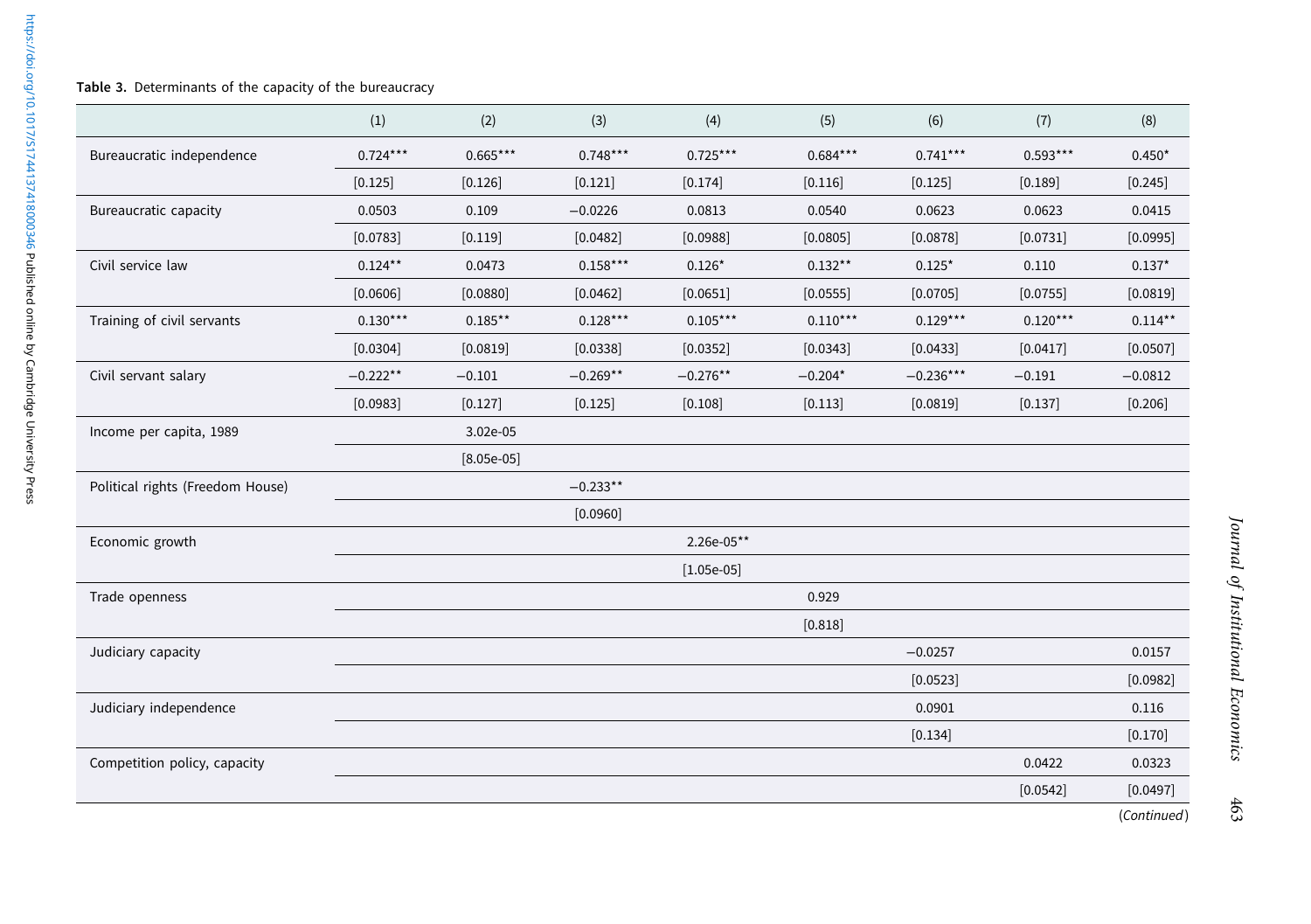|                                  | (1)       | (2)       | (3)        | (4)       | (5)        | (6)     | (7)       | (8)       |
|----------------------------------|-----------|-----------|------------|-----------|------------|---------|-----------|-----------|
| Competition policy, independence |           |           |            |           |            |         | $-0.0840$ | $-0.0573$ |
|                                  |           |           |            |           |            |         | $[0.100]$ | $[0.177]$ |
| Constant                         | $0.367**$ | 0.0538    | $0.935***$ | $0.413**$ | $0.548***$ | 0.182   | $0.617**$ | 0.318     |
|                                  | [0.165]   | $[0.511]$ | [0.251]    | [0.196]   | [0.168]    | [0.319] | [0.247]   | $[0.574]$ |
| AB test $AR(1)$                  | 0.0031    | 0.0557    | 0.0038     | 0.0118    | 0.0074     | 0.0034  | 0.0166    | 0.0417    |
| AB test $AR(2)$                  | 0.8413    | 0.2008    | 0.6095     | 0.2470    | 0.9590     | 0.6456  | 0.8264    | 0.9496    |
| Observations                     | 104       | 84        | 104        | 93        | 94         | 104     | 104       | 104       |
| Number of id                     | 16        | 13        | 16         | 16        | 16         | 16      | 16        | 16        |

Notes: All right-hand side variables enter one period (year) lags. System GMM two-step estimates. Standard errors in brackets. \*\*\* p < 0.01, \*\* p < 0.05, \* p < 0.1.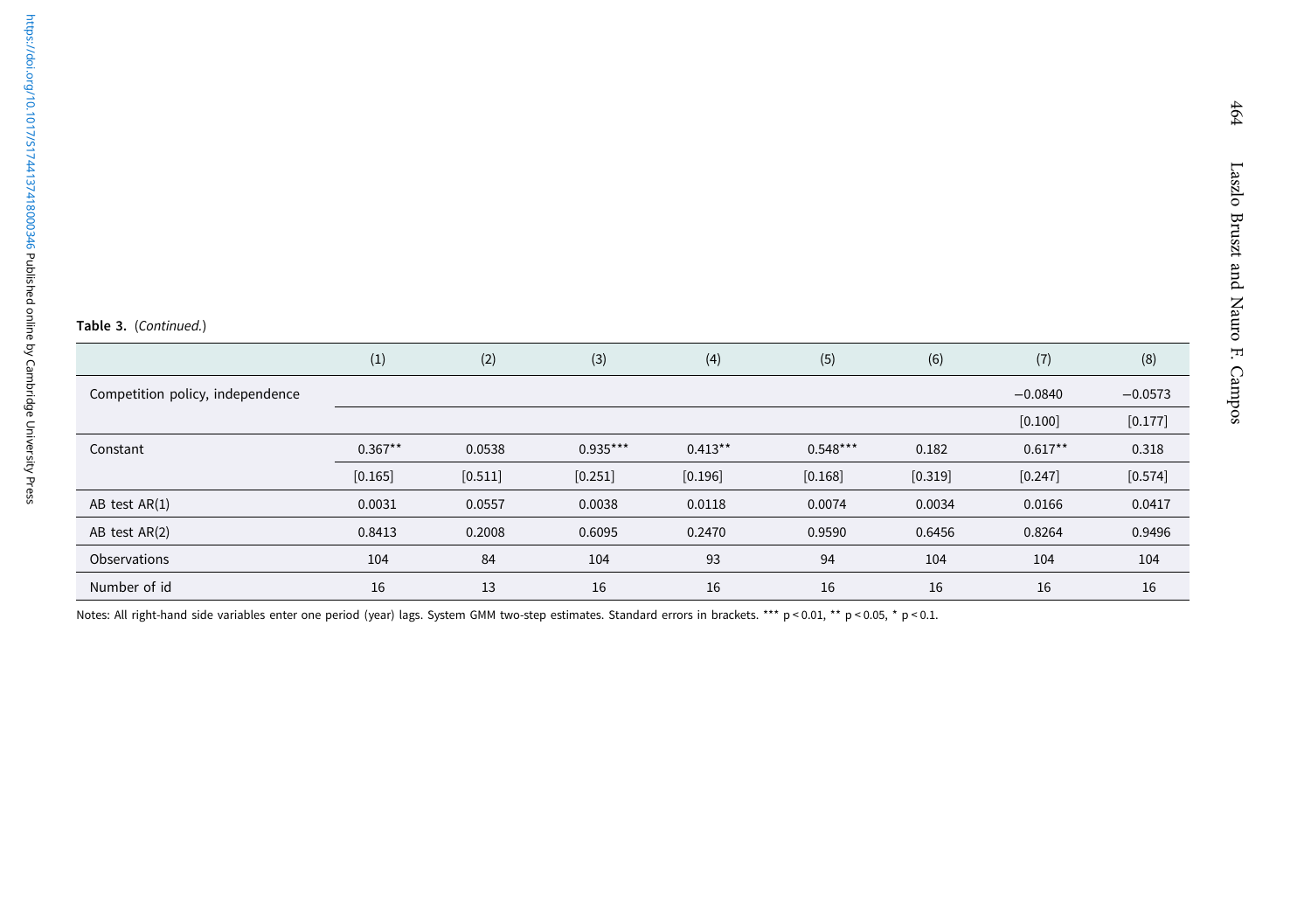

Figure 2. Diagrammatic representation of main econometric results

The level of inertia we observe for bureaucratic capacity is stronger than the one we estimate for independence. One can conjecture that bureaucratic independence better reflects balance of powers considerations and as such may vary more easily over time if either the judiciary or the executive become relatively more assertive.

We repeat the same exercise for both the judiciary and competition (Montesquieu and Smith channels) but devise a more economical way to report and discuss our results than a standard tabular format. As a departure, we use [Figure 1](#page-4-0), which shows all three channels, their inter-relationships and all inputs we assess in each one of them to build Figure 2, which only shows those links for which we find robust econometric support (represented by arrows).

Starting with the Montesquieu channel, our results indicate that the only input driving judicial capacity is workload, while the only input driving judicial independence is the effectiveness of the Supreme Court. Neither procedures nor the Supreme Court affects judicial capacity in a sequential manner. By the same token, neither procedures nor the workload affects judicial independence. We also find an interesting link from judicial capacity towards competition policy capacity.

However, our most important result is the intricate, self-reinforcing, bidirectional relationship between judicial capacity and bureaucratic independence. Judicial capacity in the previous year is positively related to bureaucratic independence in the current year. And uniquely among our results (as can be seen in Figure 2, this is the only case in which arrows go both ways), bureaucratic independence in the last period is positively related to judicial capacity in the current year. It can be said that this is the key relationship because it is the end point for all robust sequences we uncover.

Regarding the Smith channel, we find that alignment with EU law and adequate resources in previous periods are associated with increases in the current period in the independence of the Competition Authority. This last factor, in its turn, is shown to increase bureaucratic independence. On the Montesquieu channel, we note a sequence from the Supreme Court in a previous period towards improvements in current levels of judicial independence that, in its turn, is related to improvements in the quality of the enforcement of competition policy in future periods.

In summary, using the framework, measures and methods discussed above we document that deep integration indeed contributes to increases in key state capacities and throw some light on how it does so. We identify various implementation sequences that depict the evolution of three important institutional areas across countries and over time, explicitly driven by the prospect of becoming an EU member. In short, inter-channel seem to predominate over intra-channel changes and the link between judicial capacity and bureaucratic independence seems central.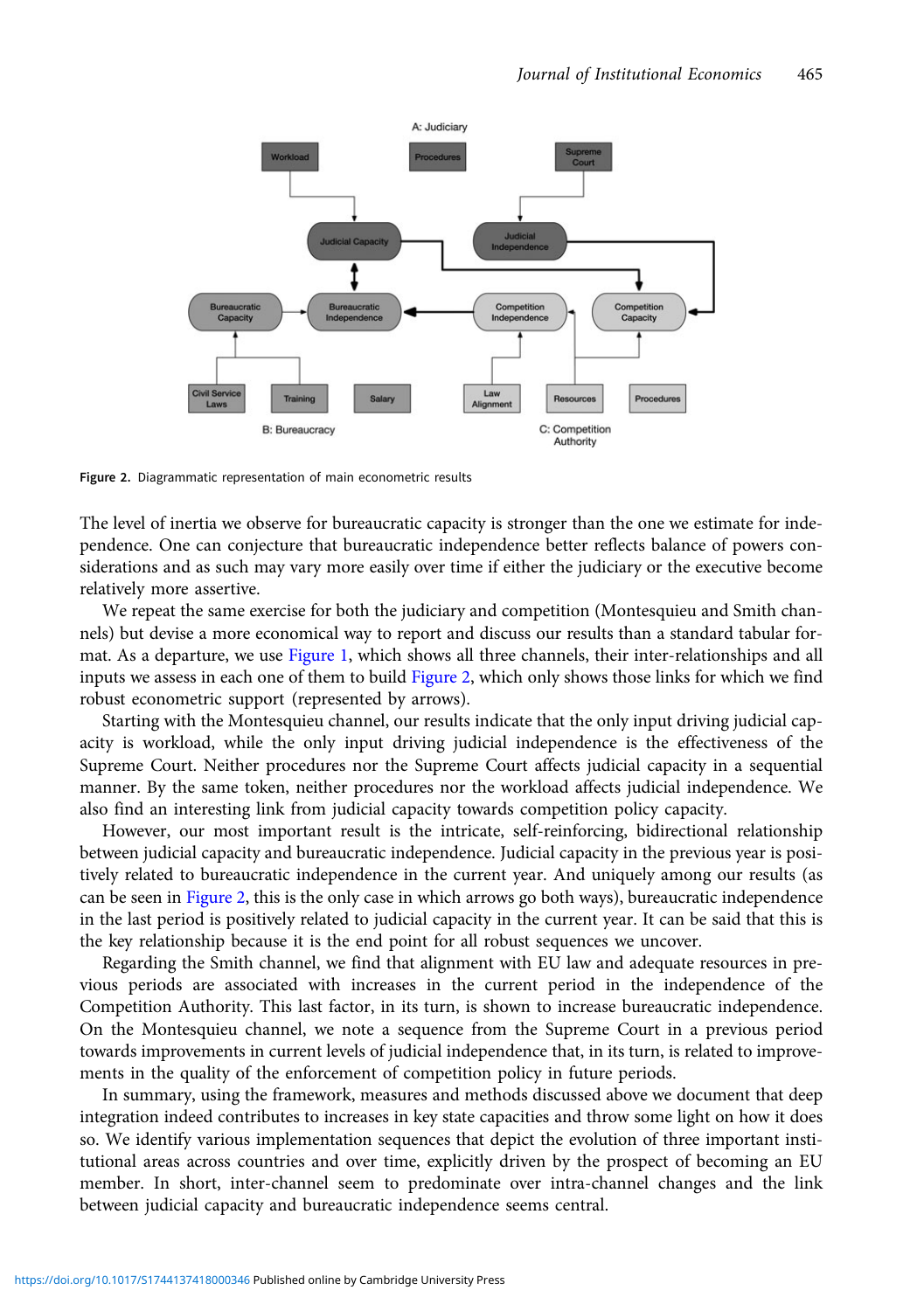# <span id="page-17-0"></span>6. Conclusions

The objective of this paper was to investigate whether and how deepening integration increases state capacity. To do so, we constructed a conceptual framework (Montesquieu, Weber and Smith channels) and used a new panel data set on the accession process to the European Union of central and eastern European countries.

We find, first regarding the bureaucracy, that inputs such as the training and the quality of civil service law positively affect the capacity of the bureaucracy, which in turn affects bureaucratic independence. Regarding the Montesquieu channel, we find strong support for the notion that the sooner there is progress in establishing an independent constitutional court, the faster countries were able to put in place an independent judiciary. Our findings also support the shared expectation of Montesquieu and the authors of the Federalist Papers: progress in judicial independence increases the capacity of the state to uphold the freedoms of market, by way of strengthening the enforcement of anti-trust regulations. We find limited support for the notion that market reforms will further state reform on their own. The enforcement of anti-trust regulation does not have the expected effect on other key aspects of the state reform, such as the transformation of the judiciary. On the contrary, it is the increase in judicial capacity that seem to lead to improvements in enforcement of anti-trust regulation. Similarly, our empirical results do not support the hypothesis that supply-side reforms focusing solely on one of the core state institutions could on their own yield encompassing institutional change. Instead, we found an intricate, central and bidirectional relationship between judicial capacity and bureaucratic independence. This crucial relationship is the only case for which we find evidence of a self-reinforcing relationship and this proves that the political economy approach introduced in the theoretical section is right (Brousseau et al.,  $2010$ ). Complementary reform of these core state institutions forms a nucleus of the sequences of institutional reforms.

Our findings have key implications for the literature on externally induced institutional change. Deep integration might induce encompassing institutional change by providing incentives for and external anchoring of simultaneous change in core state institutions. These changes might help the coming about of a new supporting bloc of actors whose rights were extended by a capable and autonomous bureaucracy, steeled by a capable judiciary. But, as the example of Hungary and Poland has recently demonstrated, the early removal of external anchors might also set in motion backsliding in domestic institutional change. Political elites in both countries have started re-establishing previous privileges by removing the independence of the constitutional court, retaking control over the judiciary and re-politicizing the bureaucracy. The lack of enforceable EU standards on core state institutions have prevented effective external intervention in these processes.

Our findings may open various avenues for future research. We highlight three. One is that future research should further investigate each of the three key arenas above. The second is that future researchers should consider additional arenas and try to empirically assess whether such alternative channels alter our findings. The third suggested direction for future research is to investigate the economic and political implications of these increases in state capacity. This could be done by addressing questions such as: Do they have clear effects, like increases in income or exports or decreases in inequality? What are the domestic political conditions that could help the stable lock-in of the upgraded core state institutions? When could the external anchoring of domestic institutional change be declared superfluous?

Acknowledgements. We would like to thank Anders Åslund, Balazs Egert, Cornel Ban, Erik Berglof, Stefan Dercon, Paul Healy, Bernard Hoekman, Stevan Lee, Gergö Medve-Bálint, Arne Melchior, Joergen Moeller, Jeffrey Nugent, James Robinson, Michele Ruta, Antonio Savoia, David Stark, Ulf Sverdrup, and seminar participants at the European University Institute, World Bank, Atlantic Council, European Central Bank, London School of Economics, Norwegian Institute of International Affairs, University of Birmingham, Central European University, Department for International Development (UK), European Political Science Association and American Economic Association for valuable comments on previous versions. This paper is part of a project funded by the EU's Seventh Framework Programme for Research, Technological Development and Demonstration under grant agreement no 320115. Ludvig Lundstedt provided superb research assistance. The usual disclaimer applies.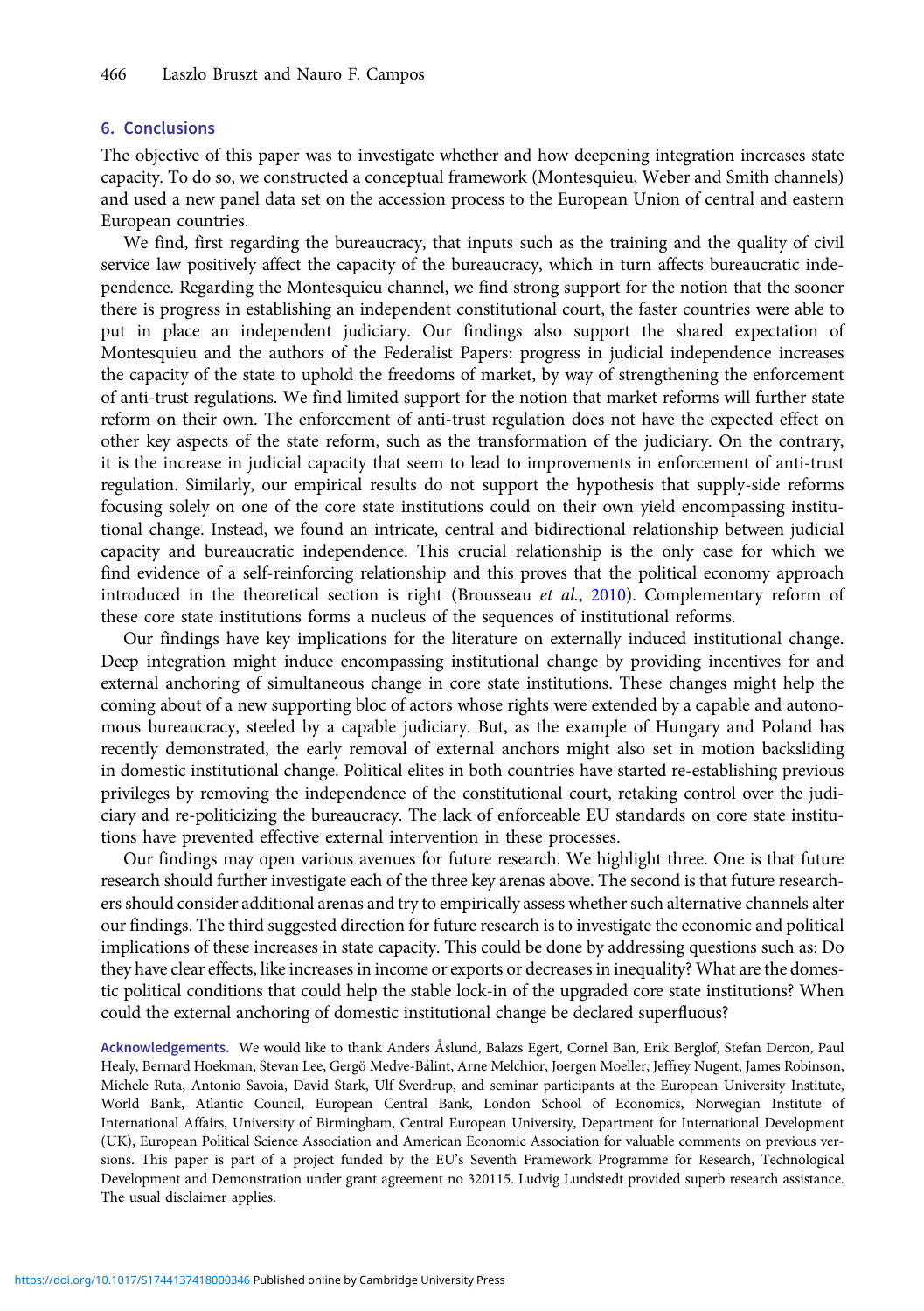#### <span id="page-18-0"></span>References

- Acemoglu, D., C. García-Jimeno and J. Robinson (2015), 'State Capacity and Economic Development: A Network Approach', American Economic Review, 105(8): 2364–2409.
- Acemoglu, D., J. Moscona and J. Robinson (2016), 'State Capacity and American Technology: Evidence from the Nineteenth Century', American Economic Review, 106(5): 61–67.
- Amable, B. (2016), 'Institutional Complementarities in the Dynamic Comparative Analysis of Capitalism', Journal of Institutional Economics, 12(1): 79–103
- Åslund, A., P. Boone and S. Johnson (1996), 'How to Stabilize: Lessons from Post-communist Countries', *Brookings Papers on* Economic Activity, No. 1, 217–313.
- Aoki, M. (2007), 'Endogenizing Institutions and Institutional Changes', Journal of Institutional Economics, 3(1): 1–31.
- Bardhan, P. (2016), 'State and Development: The Need for a Reappraisal of the Current Literature', Journal of Economic Literature, 54(3): 862–892.
- Beeson, M. (2014), Reconfiguring East Asia: Regional Institutions and Organizations after the Crisis, London: Routledge.
- Berkowitz, D., K. Pistor and J. Richard (2003), 'Economic Development, Legality, and the Transplant Effect', European Economic Review, 47(1): 165–195.
- Besley, T. and T Persson (2010), 'State capacity, conflict and development', *Econometrica*, **78**(1): 1-34.
- Besley, T. and T. Persson (2011), Pillars of Prosperity: The Political Economics of Development Clusters, Princeton, NJ: Princeton University Press.
- Besley, T. and T. Persson (2014), 'The Causes and Consequences of Development Clusters: State Capacity, Peace, and Income', Annual Review of Economics, 6(1): 927–949.
- Brou, D. and M. Ruta (2011), 'Economic Integration, Political Integration or Both?' Journal of the European Economic Association, 9(6): 1143–1167.
- Brousseau, E., Schemeil, Y. and Sgard, J. (2010), 'Bargaining on Law and Bureaucracies: A Constitutional Theory of Development', Journal of Comparative Economics, 38(3): 253–266.
- Bruszt, L. and G. McDermott (eds) (2014), Leveling the Playing Field: Transnational Regulatory Integration and Development, Oxford: Oxford University Press.
- Bruszt, L. and Lundstedt, L. (2016), 'Institutional Change during the EU Accession: Introducing a New Dataset', Berlin, MaxCap Working Paper series 25.
- Campos, N., F. Coricelli and Moretti (forthcoming), 'Institutional Integration and Economic Growth in Europe'' Journal of Monetary Economics.
- Chuaire, M., C. Scartascini and M. Tommasi (2017), 'State Capacity and the Quality of Policies: Revisiting the Relationship between Openness and Government Size', Economics & Politics, 29(2): 133-156.
- Crafts, N. (2018), 'The Economic Benefits from European Integration: Lessons from the UK's EU Sojourn', in N. Campos and J.-E. Sturm (eds), Bretton Woods, Brussels, and Beyond: Redesigning the Institutions of Europe, London: CEPR Press.
- Dewatripont, M. and G. Roland (1992), 'Economic Reform and Dynamic Political Constraints', Review of Economic Studies, 59(4): 703–30.
- Dewatripont, M. and G. Roland (1995), 'The Design of Reform Packages under Uncertainty', American Economic Review, 85 (5): 1207–1223.
- Dincecco, M. and G. Katz (2016), 'State Capacity and Long-run Economic Performance', Economic Journal, 126(590): 189–218.
- European Commission (2000), Regular Report from the Commission on Poland's Progress towards Accession, Brussels.
- European Commission (2003), Comprehensive Monitoring Report on Poland's Preparations for Membership, Brussels.
- European Commission (2017), Reports on Progress towards Accession by the Candidate Countries, Working Document, Brussels.
- European Council (1997), Luxembourg European Council, Luxembourg: European Union.
- Evans, P. (1992), 'The State as Problem and Solution: Predation, Embedded Autonomy, and Structural Change', in S. Haggard and R. Kaufman (eds), The Politics of Economic Adjustment: International Constraints, Distributive Conflicts, and the State, Princeton, NJ: Princeton University Press, pp. 139–182.
- Evans, P. (1995), Embedded Autonomy: States and Industrial Transformation, Princeton, NJ: Princeton University Press.
- Evans, P., D. Rueschemeyer and T. Skocpol (1985). Bringing the State Back In, Cambridge: Cambridge University Press.
- Geddes, B. (1994), Politician's Dilemma: Building State Capacity in Latin America, Berkeley: University of California Press.
- Guriev, S. and A. Rachinsky (2005), 'The Role of Oligarchs in Russian Capitalism', Journal of Economic Perspectives, 19(1): 131–150.
- Hoekman, B. (2016), 'Deep and Comprehensive Free Trade Agreements', EUI Working Papers, RSCAS 2016/29.
- Jellema, J. and G. Roland (2011) 'Institutional clusters and economic performance', Journal of Economic Behavior & Organization, 79(1–2): 108–132.
- Koyama, M. N. and Johnson (2017), 'States and Economic Growth: Capacity and Constraints', Explorations in Economic History, 64(2): 1–20.
- Manin, B. (1994), 'Checks, Balances and Boundaries: The Separation of Powers in the Constitutional Debate of 1787', In B. Fontana (ed.) The Invention of the Modern Republic, Cambridge: Cambridge University Press.